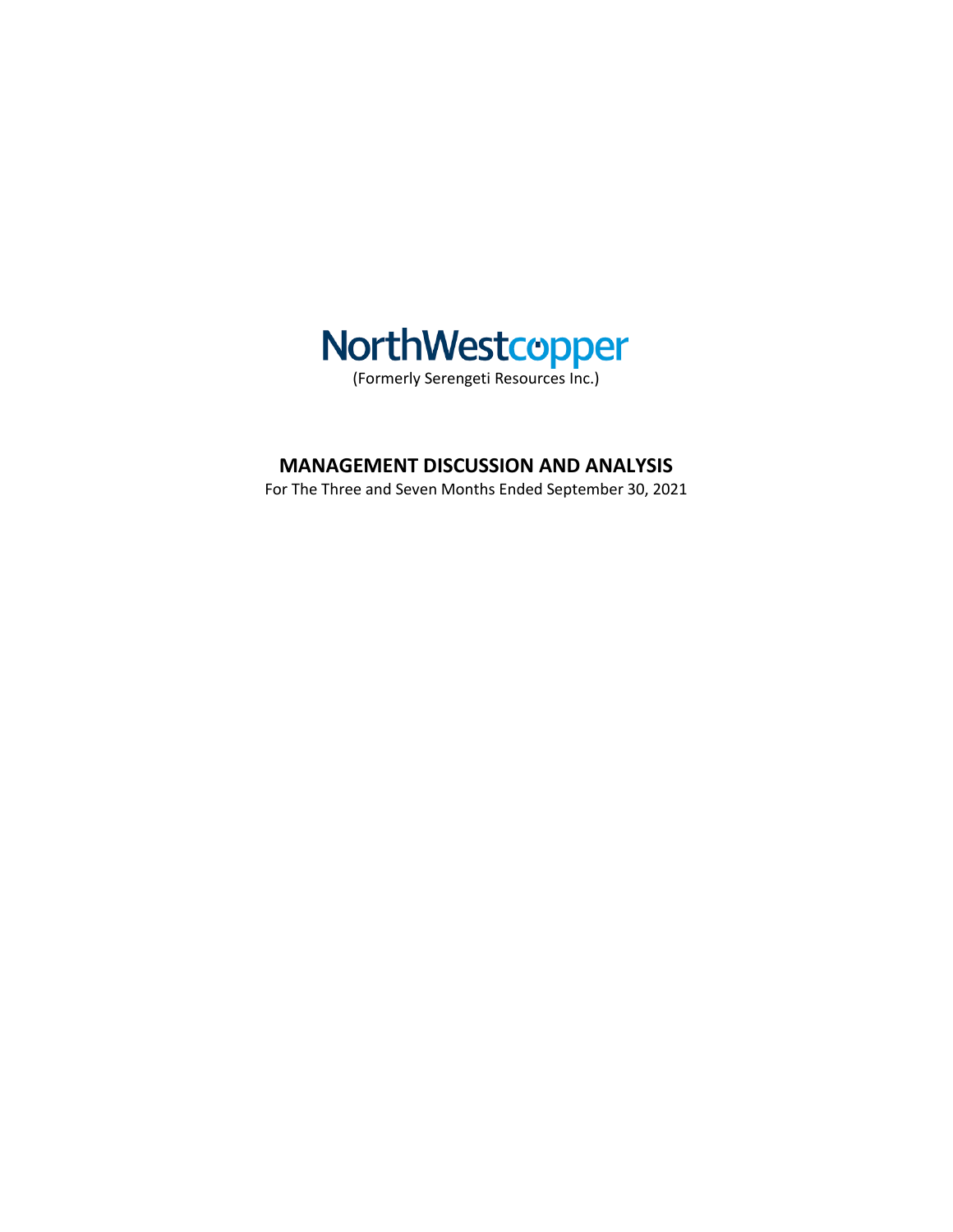# **NorthWest Copper Corp. (formerly Serengeti Resources Inc.) Management's Discussion and Analysis For the three and seven months ended September 30, 2021**

This Management's Discussion and Analysis (the "MD&A"), dated as of November 24, 2021, is for the three and seven months ended September 30, 2021 and should be read in conjunction with the unaudited condensed interim consolidated financial statements for the three and seven months ended September 30, 2021 of NorthWest Copper Corp. (the "Interim Financial Statements") (also referred to as "NorthWest", or the "Company", or "we", or "our", or "its" or "us" within this MD&A), including the related notes thereto (together, the "Annual Financial Statements").

This MD&A contains forward looking statements that involve numerous risks and uncertainties. The Company continually seeks to minimize its exposure to business risks, but by nature of its business and exploration activities and size, will always have some risk. These risks are not always quantifiable due to their uncertain nature. Should one or more of these risks and uncertainties, including those set forth in this MD&A under the headings "Cautionary Notes Regarding Forward-Looking Statements" materialize, or should underlying assumptions prove incorrect, then actual results may vary materially from those described in forward-looking statements.

The written disclosure of technical information in this MD&A has been reviewed, verified and approved by Ian Neill, P.Geo, Vice President, Exploration of the Company and a Qualified Person ("QP") for the purposes of National Instrument 43-101 – *Standards of Disclosure for Mineral Projects* ("NI 43-101"). Readers are directed to the section entitled "Scientific and Technical Disclosure" included within this MD&A.

#### **Introductory Comments**

The Company's head office and principal address is located at Suite 1900-1055 West Hastings St., Vancouver British Columbia, Canada V6E 2E9. The Company's records office and registered office address is 2200-885 West Georgia St., Vancouver British Columbia, Canada V6C 3E8.

NorthWest is a mineral exploration and development company advancing its portfolio of projects in north-central British Columbia, including Kwanika, the Company's copper-gold resource-stage project, which is held indirectly through Kwanika Copper Corporation ("KCC"), a joint venture company owned approximately 69% by NorthWest and 31% by POSCO International Corporation ("PIC"), and the 100% owned high-grade copper-gold Stardust Project. The Company is listed on the TSX Venture Exchange ("Exchange") under the trading symbol "NWST". All dollar amounts stated in the MD&A are expressed in Canadian dollars unless noted otherwise.

On March 5, 2021, following receipt of shareholder approval on February 26, 2021, the Company consolidated all the issued and outstanding common shares on a two for one basis (the "Consolidation"). The Consolidation reduced the common shares issued and outstanding at March 5, 2021 from 112,153,368 pre-consolidated to 56,076,589 postconsolidated common shares. The comparative period number of shares presented in the MD&A have been retroactively adjusted to reflect the share two for one consolidation.

During the seven months ended September 30, 2021, the Company changed its fiscal year end to December 31, from February 28. The Company's interim transition period is the seven months ended September 30, 2021, and the comparative period is the six months ended August 31, 2020. The Company's annual transition period is the ten months ended December 31, 2021, and the comparative period is the twelve months ended February 28, 2021. The new financial year will align the Company with its peer group in the mineral resources sector. For additional information see the Notice filed on SEDAR on June 10, 2021.

### **Merger Transaction with Sun Metals Corp.**

On March 5, 2021, the Company announced it had completed the previously announced plan of arrangement under the Business Corporations Act (British Columbia) (the "Arrangement") with Sun Metals Corp. ("Sun Metals") pursuant to which NorthWest acquired all of the issued and outstanding shares of Sun Metals (the "Transaction")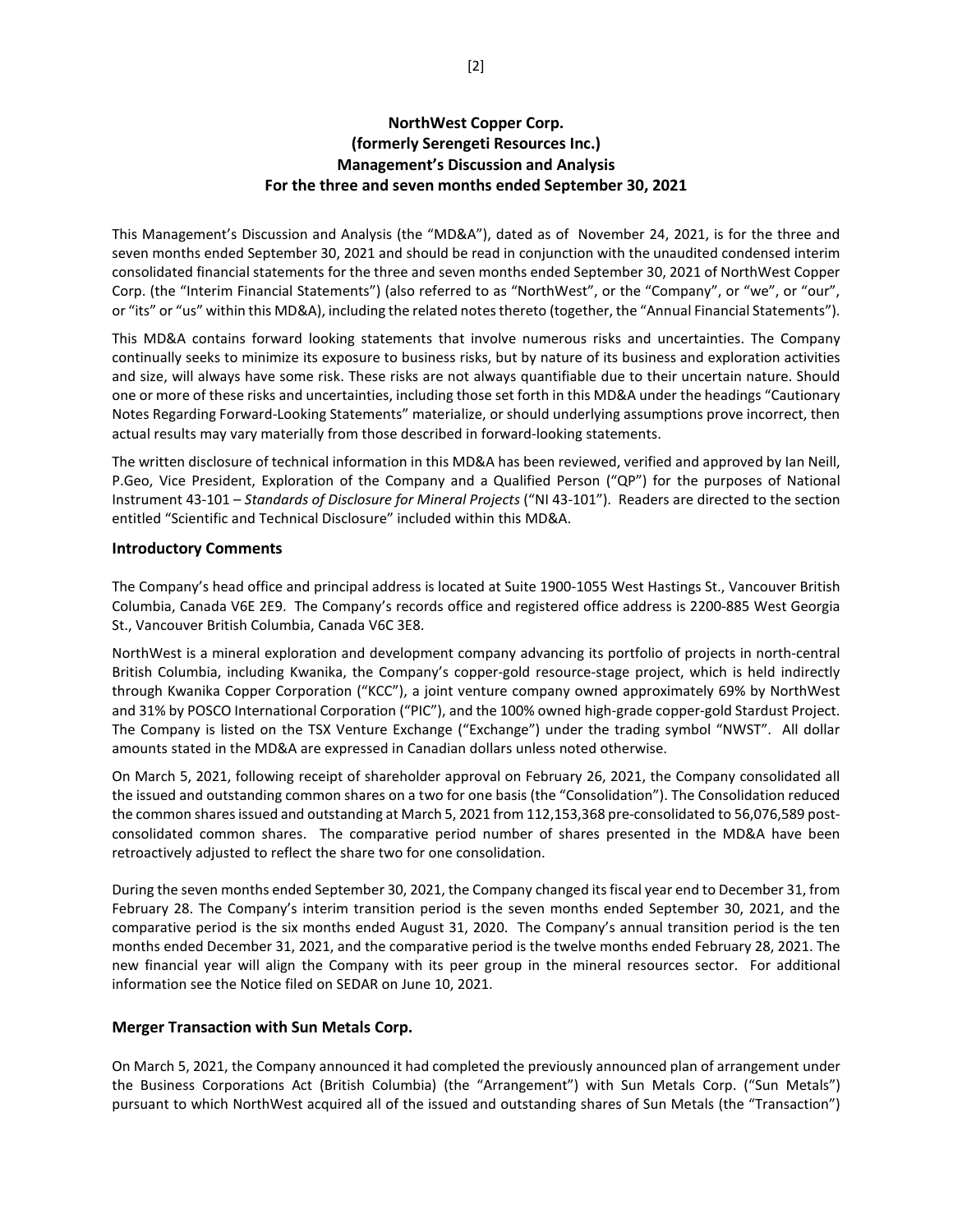on the basis of 0.215 common shares of NorthWest (on a post-Consolidation basis) for each share of Sun Metals held.

In connection with the Transaction, on December 17, 2020 Sun Metals closed an agreement with a syndicate of underwriters co-led by PI Financial Corp. and Haywood Securities Inc. in connection with a bought deal private placement financing (the "Transaction Offering") of an aggregate of 82,800,000 subscription receipts (the "Subscription Receipts") at a price of \$0.125 per Subscription Receipt for gross proceeds of \$10,350,000. The gross proceeds of the Offering (less 50% of the underwriter's 6% cash commission and all of the underwriters' expenses) were held in escrow pending satisfaction of certain conditions, including, amongst others, (a) the satisfaction or waiver of each of the conditions precedent to the Transaction; and (b) the receipt of all required shareholder and regulatory approvals in connection with the Transaction and the Transaction Offering, including the conditional approval of the Exchange (collectively, the "Escrow Release Conditions").

The Escrow Release Conditions were satisfied on March 4, 2021, upon which each Subscription Receipt automatically converted into one Unit (each, a "Unit") of Sun Metals. Each Unit consisted of one common share of Sun Metals and one-half of one common share purchase warrant.

As a result of the closing of the Arrangement, the following events occurred:

- 1. Sun Metals became a wholly owned subsidiary of NorthWest;
- 2. Pursuant to the Arrangement, the Company issued 55,322,966 common shares, 2,866,523 stock options with a weighted average exercise price of \$1.09, and 15,423,541 warrants with a weighted average exercise price of \$1.05 to former Sun Metals securityholders;
- 3. Upon receiving final acceptance from the Exchange, the Company changed its name to NorthWest Copper Corp. and began trading on the Exchange under the symbol "NWST".

Additional information regarding the Transaction is available on SEDAR a[t www.sedar.com](http://www.sedar.com/)

### **Additional Highlights and Recent Events**

#### **High Grade Drill Results at Kwanika**

Diamond drilling began at the Kwanika project on June 12, 2021 with two diamond drill rigs. The Kwanika program was completed in September 2021, and consisted of 22 holes for a total of 9,306 metres. The first phase of the drill program targeted the high-grade portion of the Kwanika deposit, and the second phase of the drill program tested high-priority regional program targets around Kwanika. Drilling highlights received to date include<sup>[1](#page-2-0)</sup>:

- K-21-218: 366.00 metres of 0.61% copper equivalent ("CuEq") including 106.10 metres of 1.27% CuEq;
- K-21-217: 235.45 metres of 2.92% CuEq including 153.25 metres of 4.13% CuEq;
- K-21-216: 250.60 metres of 1.36% CuEq including 71.90 metres of 2.64% CuEq;
- K-21-214: 63.5 metres at 0.77% CuEq;
- K-21-213: 38.5 metres at 0.85% CuEq;
- K-21-212: 202.2 metres at 0.74% CuEq including 45.8 metres at 1.57% CuEq;
- K-21-211: 137.5 metres at 0.91% CuEq including 71 metres at 1.34% CuEq;
- K-21-210: 416.50 metres at 0.87% CuEq including 100.50 metres at 1.91% CuEq;
- K-21-209: 154.5 metres at 0.93% CuEq including 53 metres at 1.66% CuEq;
- K-21-208: 196 metres at 0.65% CuEq including 52.5 metres at 1.47% CuEq;
- K-21-207: 187 metres at 0.81% CuEq including 73.0 metres at 1.22% CuEq;
- K-21-205: 230.95 metres at 0.99% CuEq including 94.6 metres at 1.62% CuEq.

<span id="page-2-0"></span><sup>&</sup>lt;sup>1</sup>See News Releases dated September 9, 2021, September 28, 2021, October 27, 2021 and November 16, 2021 available at [www.northwestcopper.ca](http://www.northwestcopper.ca%C2%A0) and the Company's profile at [www.sedar.com](http://www.sedar.com/)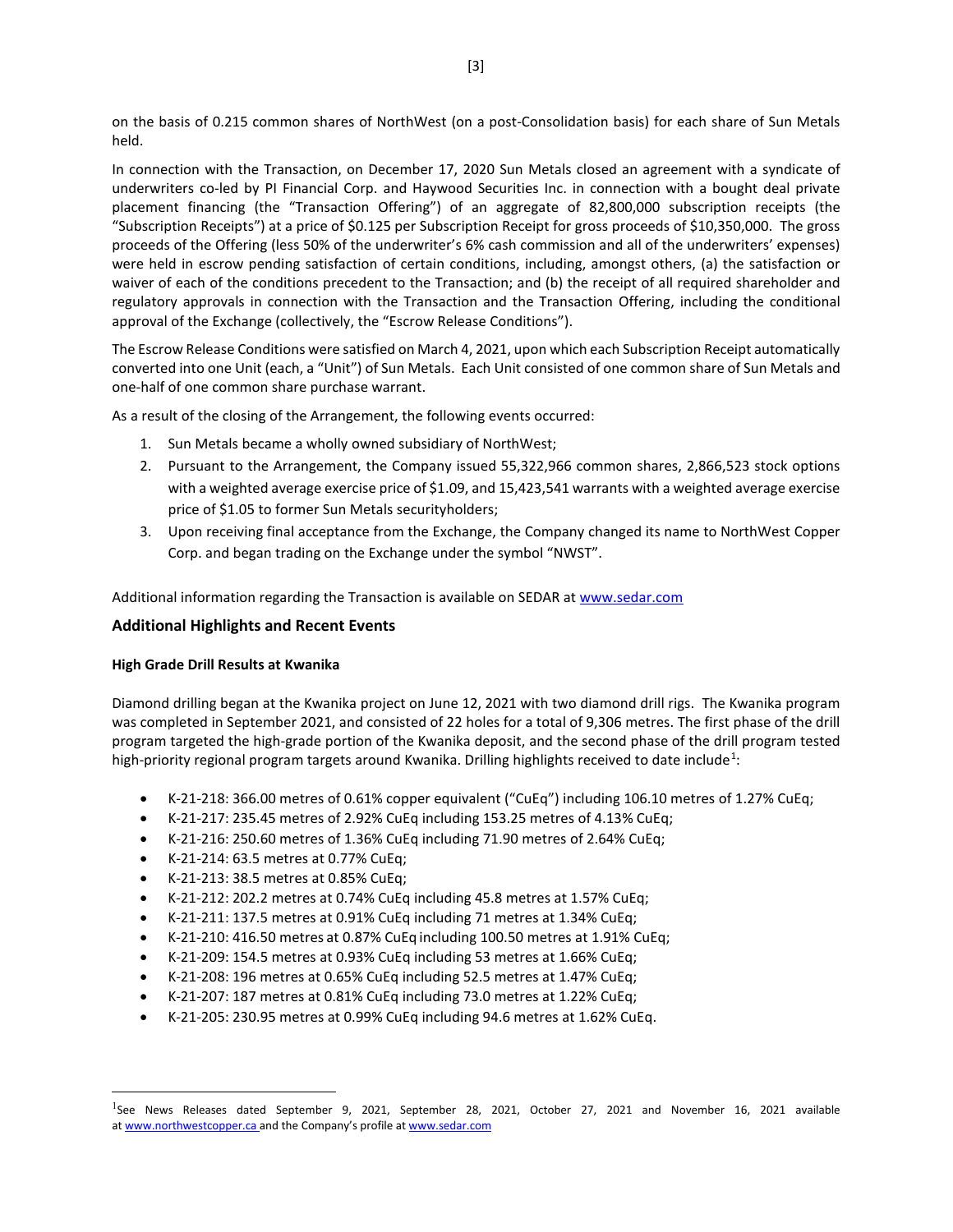Drilling returned multiple high-grade assay results and appears to confirm that the optimal drilling strategy in to complete angle holes across the high-grade. During the course of the drilling a new style of mineralization was discovered in hole K-21-217. This hole drilled very high grade copper in what appears to be a mineralized breccia zone which cross-cuts the porphyry mineralization. Follow up will start in 2022.

### **Initiated inaugural drill program at East Niv**

In July, 2021 the Company announced the start of the first drill program with one diamond drill rig at the East Niv property in central British Columbia, targeting anomalous geophysics and geochemistry completed in previous years. A program of 10 holes for a total of 2,915 metres was completed in September 2021, and results will be released as assays are received. Drilling highlights received to date include<sup>[2](#page-3-0)</sup>:

- ENV-21-004: 81.60 metres of 0.56% CuEq including 42.90 metres of 0.78% CuEq;
- ENV-21-001: 72.30 metres of 0.25% CuEq including 16.05 metres of 0.32 % CuEq.

Initial results are highly encouraging, with grades higher than encountered in surface sampling, and follow-up drilling is expected to be budgeted for in 2022.

#### **Commenced drill program at Stardust**

In September, 2021 the Company commenced a drill program with one diamond drill rig at the Company's Stardust property in central British Columbia. A program of 3 holes for a total of 1,665 metres was completed in September 2021, and results will be released as assays are received.

#### **Funding future growth**

On November 9, 2021 the Company announced a bought-deal private placement, pursuant to which a syndicate of underwriters led by National Bank (together, the "Underwriters"), have agreed to purchase 16,950,000 charity flowthrough common shares (the "Charity FT Shares") on a bought deal private placement basis (the "Offering"). The Charity FT Shares will be sold at a price of C\$1.18 per Charity FT Share for aggregate gross proceeds of C\$20,001,000. The Company has also granted the Underwriters an option to cover over-allotments for the Charity FT Shares (the "Underwriters' Option"), which will allow the Underwriters to offer up to an additional 15% of the offered Charity FT Shares, on the same terms. The Underwriters' Option may be exercised in whole or in part at any time up 48 hours prior to the closing of the Offering. In consideration for their services, the Underwriters will receive a cash commission equal to 5.0% of the gross proceeds of the Offering, including any proceeds realized from the exercise of the Underwriters' Option.

### **Outlook**

NorthWest expects to continue exploring Kwanika, Stardust, East Niv and its portfolio of projects with the intent to identify additional mineralization and create shareholder value through discovery and delineation.

NorthWest recently completed an extensive exploration program for 2021 that consisted of drilling and surveying programs at Kwanika, Stardust and East Niv, as well as mapping, sampling and surveying programs at the Lorraine, Top Cat, Arjay, and Tchentlo projects.

Over the coming months, the Company will be focused on:

- completing an updated NI 43-101 compliant mineral resource estimate at Kwanika, expected in calendar Q4 2021;
- completing a NI 43-101 compliant mineral resource estimate at Lorraine, expected in calendar Q4 2021;

<span id="page-3-0"></span> $^2$  See News Release dated November 8, 2021 available at [www.northwestcopper.ca](http://www.northwestcopper.ca%C2%A0) and the Company's profile at [www.sedar.com](http://www.sedar.com/)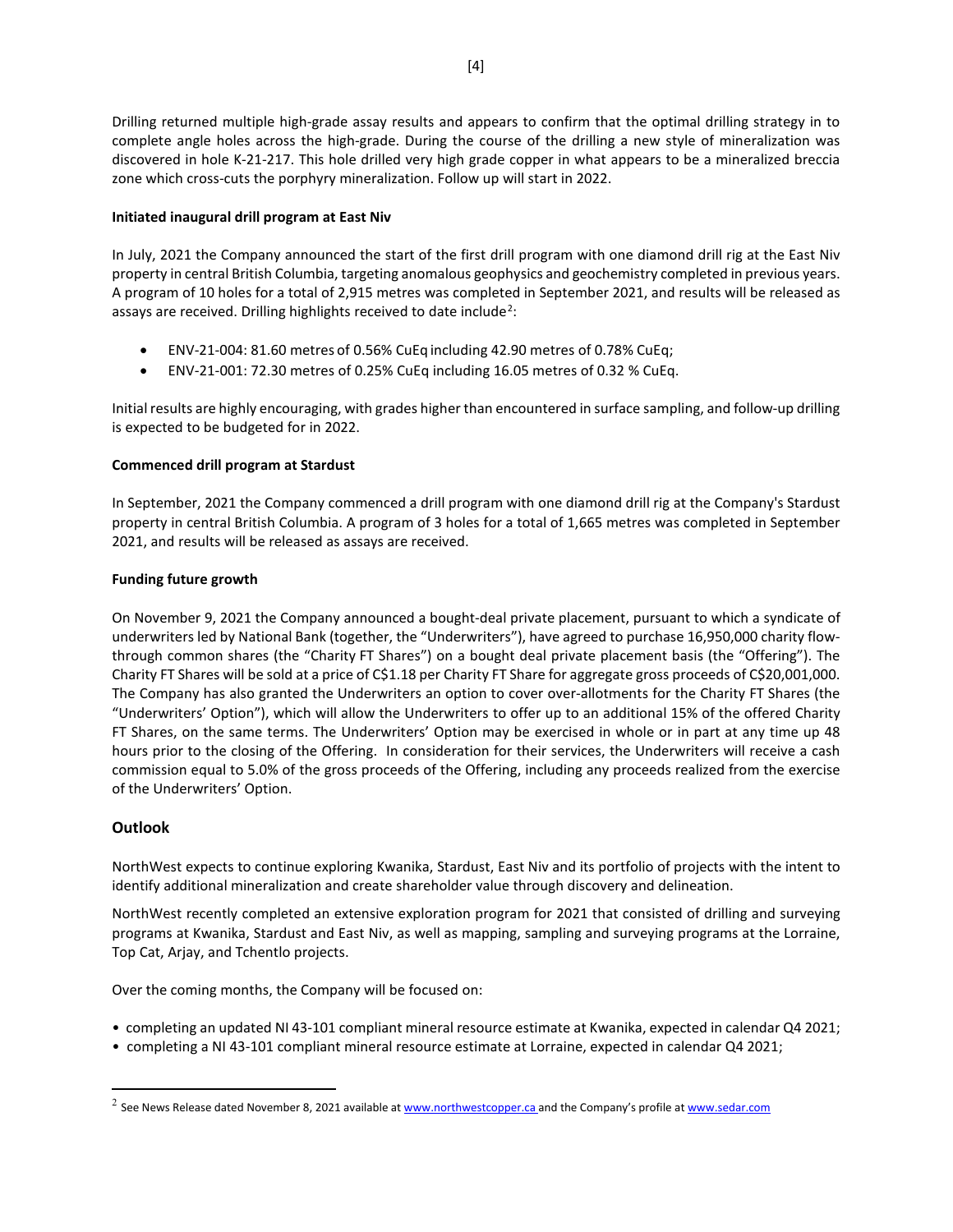• advancement of a preliminary economic assessment for the combined Kwanika and Stardust projects expected to be completed in Q1 2022;

• planning work programs and budget for calendar 2022 exploration at Kwanika, Stardust, Lorraine and East Niv.

As at September 30, 2021, the Company had spent \$5.4 million on exploration activities at East Niv, Lorraine, and other projects owned by the Company, and incurred \$3.9 million on exploration activities on behalf of KCC. The Company's exploration expenditures are higher than the 2021 field season budget of \$8.5 million primarily due to the drill program conducted at Stardust as well as additional drilling and the completion of an aeromagnetic survey at Kwanika.

#### **Exploration Projects**

#### **Joint Venture – Kwanika Copper Company**

The Kwanika Project is located in the prolific Quesnel Terrane, which hosts numerous porphyry copper-gold deposits such as Mount Milligan, New Afton, and Highland Valley. It is easily accessible by road from the town of Fort St. James, British Columbia.

Kwanika hosts two bulk tonnage calc-alkaline porphyry deposits, the primary Central Zone Cu-Au porphyry, and secondary South Zone Cu-Au-Mo porphyry deposit. The Central Zone was discovered by the Company in 2006 and features both a near surface open-pit resource, and a higher-grade underground resource that has the potential for block cave mining.

On November 24, 2017, NorthWest completed a transaction whereby NorthWest, PIC and KCC signed a definitive joint venture agreement (the "JVA") for the exploration and development of the Kwanika property. Pursuant to the JVA, the respective interests of NorthWest and PIC in the Kwanika Project were transferred to KCC, which serves as the vehicle for the joint venture. As at February 28, 2021, total contributions by NorthWest to KCC were \$17,106,571.

Upon completion of the 2020 program, and as a result of sole-funding that program, NorthWest owns 66.949% of KCC, and PIC has diluted on a pro-rata basis to 33.051%.

On March 1, 2021, KCC's shareholders approved a formal budget for CDN \$3.5 million and a work program at the Company's property which was submitted by NorthWest as operator. At the shareholders meeting, PIC elected not to participate for its proportionate share of the 2021 Kwanika program and budget, NorthWest elected to participate for its proportionate share and NorthWest also elected to fund the shortfall resulting from PIC's election not to participate. These elections by the shareholders has resulted in 100% of the 2021 Kwanika Program and Budget being funded by NorthWest, from time to time as funds are required. During the four months ended June 30, 2021, NorthWest incurred \$1.5 million in costs on behalf of KCC. Following approval of the funding request by the KCC board, the amount owing from KCC to NorthWest was settled in shares, and NorthWest and PIC's corresponding ownership percentages updated to 68.98% and 31.02%, respectively. During the three months ended September 30, 2021, NorthWest incurred \$2.4 in costs on behalf of KCC, and subsequent to the period end provided a funding request to KCC. Following approval of the funding request by the KCC board, the amount owing from KCC to NorthWest will be settled in shares, and NorthWest and PIC's corresponding ownership percentages updated.

#### **Exploration**

In addition to the exploration drilling program outlined above, in 2021 the Company also conducted regional exploration on a property wide basis. Work consisted of a property wide low level detailed aeromagnetic survey, along with ground geophysical surveying, soil sampling, stream silt sampling, rock sampling and geologic mapping, Twelve line kilometers of IP sampling was completed on the Rottacker target area to follow up the work completed in 2020. Additional follow up sampling was completed in the South Creek target areas and the Rottacker North target area.

On October 20, 2020, the Company announced it had completed the Kwanika 2020 work program and additional mineralized zones had been intersected in resource step-out drillholes at Kwanika. A total of nine (9) drill holes for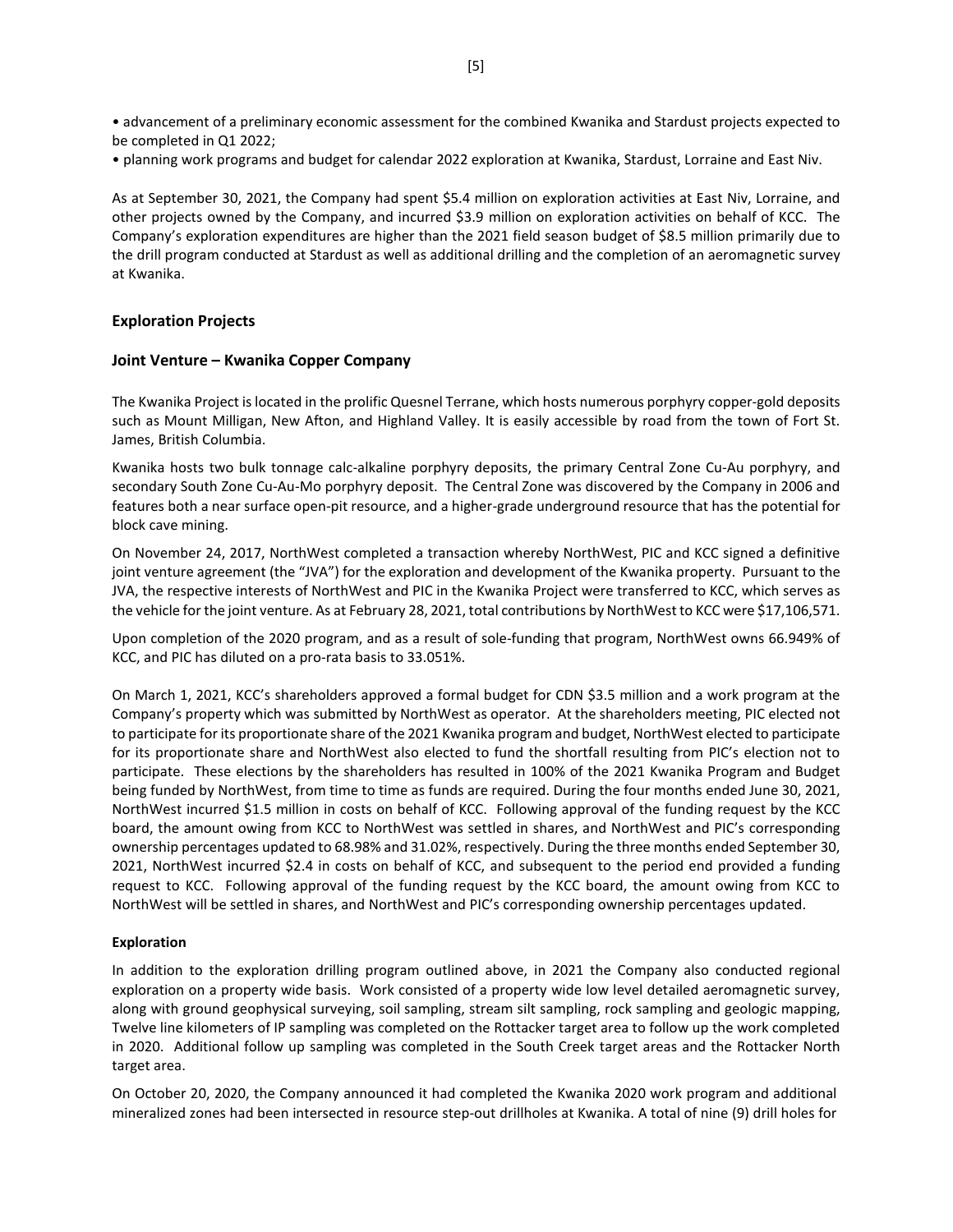[6]

4,350 metres were drilled and tested five exploration and resource expansion targets. Additionally, approximately 16 line-km of induced-polarization ("IP") surveys north and south of the Central Zone resource were carried out to develop known targets, as well as at the Rottacker area located 20 km south of Kwanika.

On December 16, 2020, the Company reported the first batch of assays results from the 2020 work program and on February 2, 2021 the balance of the results.

Highlights from the program include:

DDH K-20-196 intersected a newly recognized deep Cu-Au system that remains open to the north. The hole was drilled toward the west to follow up on a broad halo of anomalous gold intersected in 2016 above a deep geophysical target approximately 500 metres north of the Central Zone resource. The hole intersected two mineralized intervals, the first of which is dominated by intrusive rocks of variable composition hosting disseminated and quartz-vein bearing chalcopyrite and bornite. The lower mineralized interval is dominated by silica-sericite altered dioritemonzodiorite hosting pyrite-chalcopyrite-bornite mineralization.

DDH K-20-197 opened up the Central Zone for expansion below and to the south of the current pit-constrained resource. The hole was drilled to follow up mineralization intersected in K-23 and K-190 with the goal of expanding the open-pit constrained resource and exploring the potential for additional grade along the Central Fault. The hole intersected silica-chlorite-K-feldspar altered diorite-monzodiorite intrusive rocks hosting disseminated and veinhosted chalcopyrite, bornite and locally native copper, and opens up the Central Zone mineralized system towards the south.

DDH K-20-198 drilled through the underground resource shape to test for higher-grade domains and continuity of mineralization both above and below the proposed underground extraction level, intersected 697.6 metres grading 0.40% Cu, 0.65g/t Au and 1.9 g/t Ag. Substantially higher-grade intervals occur within the underground resource shape highlighting the presence of high-grade domains within the deposit, including 124.3 metres grading 0.70% Cu, 2.10 g/t Au and 3.0 g/t Ag and 66.9 metres grading 0.79% Cu, 1.0 g/t Au and 3.2 g/t Ag. These higher grade intervals are associated with strong K-feldspar-silica-sericite altered intrusive rocks, quartz stockwork zones and syn-postmineral dyke margins hosting bornite and chalcopyrite. The hole intersected the bounding Pinchi Fault at depth west of where it was previously modelled, which may have implications for resource expansion in that direction.

#### **Mineral Resource**

An updated mineral resource estimate was published for the Central Zone in April 2019<sup>[3](#page-5-0)</sup>. The updated resource estimate was completed by Moose Mountain Technical Services (MMTS) of Victoria, British Columbia under the direction of Sue Bird, P. Eng., an independent Qualified Person as defined by NI 43-101. The Measured and Indicated (M+I) resource is estimated to contain 1.32 billion pounds of Cu and 1.83 million ounces of Au in addition to a significant Inferred resource (see table below). Importantly, the resource estimate has identified coherent highergrade domains within the open pit and underground M&I resources. Highlights of the resource estimate include:

- An overall increase in contained metal from the 2016 resource estimate, including increases of 44% for Cu, 32% for Au, and 52% for Ag in the M+I categories;
- Conversion of 42.9 million tonnes of Indicated resources to Measured category, representing approximately 20% of the combined open pit and underground M+I resource; and
- Combined Measured and Indicated (M+I) resource of 223.6 million tonnes grading 0.27% copper, 0.25 g/t gold and 0.87  $g/t$  silver containing 1.32 billion pounds of Cu, 1.83 million ounces of Au and 6.27 million ounces of Ag as summarized in the table below.

The 2019 Central Zone resource was based on 143 holes totaling 65,695 metres drilled at the Central Zone by the Company since 2006 and incorporated drilling results from the 2018 program at Kwanika. Revised grade trends for copper and gold were modelled separately reflecting the presence of multiple mineralizing events and enrichment in gold and copper, resulting in a wider mineralized envelope extending deeper within the Central Zone compared

<span id="page-5-0"></span> $3$  Please se[e NI 43-101 technical report](https://serengetiresources.com/site/assets/files/1510/ni43-101-serengetikwanika-rev-final-04172019.pdf) titled "NI 43-101 Technical Report for the Kwanika Project Resource Estimate Update 2019," dated April 17, 2019 for further information with respect to the 2019 Kwanika Mineral Resource Estimate, filed under the Company's SEDAR profile at [www.sedar.com.](http://www.sedar.com/) As a result of the 2019 Central Zone resource estimate, the NI 43-101 technical report titled "NI 43-101 Technical Report for the Kwanika Project Preliminary Economic Assessment Update 2017" dated April 3, 2017 and filed on the Company's SEDAR profile is considered a historical report and is no longer current.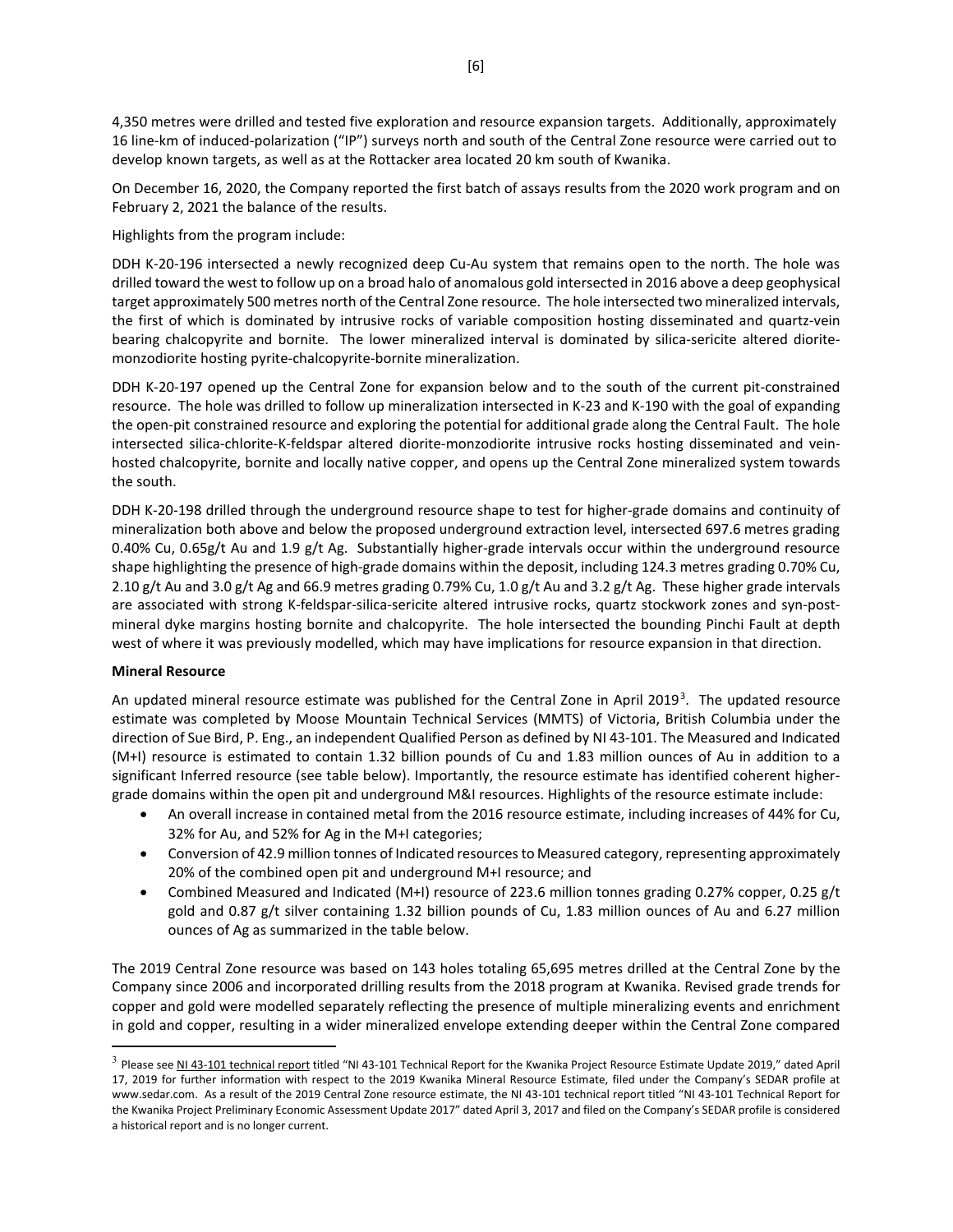with the 2016 resource estimate. A revised 3D geological model created in 2018 provided a key input for the new resource model. Furthermore, the 2019 resource was based on more reasonable confining shapes drawing on the 2017 PEA mining shapes for guidance. A total of six (6) resource domains were developed which were based on the geological model and included revised copper mineral speciation modelling as well as trend modelling for gold and copper. Copper and gold were modelled using independent variographic parameters within domains to accurately reflect the grade trends for each metal. Kriging interpolation was used to develop the resource for both gold and copper and was checked against nearest-neighbour (NN) and inverse-distance-cubed (ID3) for each metal to ensure consistency, precision and accuracy.

Table 1: Summary of Total Pit and Underground Resource - Kwanika Central (effective date: December 14, 2018)

| <b>Pit-Constrained</b> |                      |                                         |                                     |              |             |             |                        |                        |             |
|------------------------|----------------------|-----------------------------------------|-------------------------------------|--------------|-------------|-------------|------------------------|------------------------|-------------|
| <b>Classification</b>  | <b>Quantity (Mt)</b> | Cut-off                                 |                                     | Grade        |             |             |                        | <b>Contained metal</b> |             |
|                        |                      | (CuEq%)                                 | CuEq<br>(%)                         | Cu<br>(%)    | Au<br>(g/t) | Ag<br>(g/t) | cu<br>(MIbs)           | Au<br>(koz)            | Ag<br>(koz) |
| Measured               | 24.2                 | 0.13                                    | 0.51                                | 0.34         | 0.33        | 1.07        | 179                    | 254                    | 833         |
| Indicated              | 80.4                 |                                         | 0.30                                | 0.20         | 0.18        | 0.69        | 360                    | 454                    | 1,784       |
| Total M+I              | 104.6                |                                         | 0.35                                | 0.23         | 0.21        | 0.78        | 540                    | 708                    | 2,617       |
| Inferred               | 5.7                  |                                         | 0.23                                | 0.16         | 0.13        | 0.65        | 20                     | 25                     | 119         |
| <b>Underground</b>     |                      |                                         |                                     |              |             |             |                        |                        |             |
| <b>Classification</b>  | Quantity (Mt)        | <b>Confining</b>                        |                                     | Grade        |             |             | <b>Contained metal</b> |                        |             |
|                        |                      | <b>Shape</b><br><b>Basis</b><br>(CuEq%) | CuEq<br>(%)                         | Cu<br>(%)    | Au<br>(g/t) | Ag<br>(g/t) | Cu<br>(MIbs)           | Au<br>(koz)            | Ag<br>(koz) |
| Measured               | 18.7                 | 0.27                                    | 0.58                                | 0.36         | 0.40        | 1.15        | 151                    | 239                    | 692         |
| Indicated              | 100.2                | confining                               | 0.44                                | 0.29         | 0.27        | 0.92        | 634                    | 884                    | 2,964       |
| <b>Total M+I</b>       | 118.9                | shape -                                 | 0.46                                | 0.30         | 0.29        | 0.96        | 784                    | 1,123                  | 3,656       |
| Inferred               | 84.7                 |                                         | 0.27                                | 0.17         | 0.18        | 0.60        | 319                    | 480                    | 1,634       |
|                        |                      |                                         | <b>Combined Pit and Underground</b> |              |             |             |                        |                        |             |
| <b>Classification</b>  | Quantity (Mt)        | Cut-off                                 |                                     | Grade        |             |             |                        | <b>Contained metal</b> |             |
|                        |                      | (CuEq%)                                 | CuEq<br>$(\%)$                      | Cu<br>$(\%)$ | Au<br>(g/t) | Aq<br>(g/t) | cu<br>(MIbs)           | Au<br>(koz)            | Ag<br>(koz) |
| Measured               | 42.9                 | As                                      | 0.54                                | 0.35         | 0.36        | 1.10        | 330                    | 493                    | 1,525       |
| Indicated              | 180.6                | applicable                              | 0.38                                | 0.25         | 0.23        | 0.82        | 994                    | 1,338                  | 4,748       |
| <b>Total M+I</b>       | 223.6                | for pit and<br>ug from                  | 0.41                                | 0.27         | 0.25        | 0.87        | 1,324                  | 1,831                  | 6,273       |
| Inferred               | 90.4                 | above                                   | 0.26                                | 0.17         | 0.17        | 0.60        | 339                    | 504                    | 1,753       |

Central Zone Resource Notes:

- Resources are reported within a combined open pit and underground shape to define "reasonable prospects of eventual economic extraction". Open-pit constrained mineral resources are confined to an open pit shell above the potential block cave and created using an NSR cut-off grade of CAD\$11.30. Underground resources contain all material confined within a shape defined by the 0.27% CuEq cut-off. Mineral resources are not mineral reserves and do not have demonstrated economic viability. All figures are rounded to reflect the relative accuracy of the estimate.
- Open pit constrained mineral resources are reported at a copper equivalent cut-off of 0.13% and underground resources report all material within shapes defined by the 0.27% CuEq grade shell. The cut-offs are based on prices of US\$3.25/lb of copper, US\$1,350/oz of gold, US\$17/oz of silver and assumed recoveries of 91% for copper, 75% for gold, 75% for silver.
- Copper equivalents are calculated using the formula below based on metal prices of US\$3.25/lb of copper, US\$1,350/oz of gold and US\$17/oz of silver. Metal recoveries of 91% for copper, 75% for gold and 75% for silver have been applied to the copper equivalent calculations.
- CuEq = Cu% + ((Augpt/31.1034\*AuPrice\*AuRecovery) + (Aggpt/31.1034\*AgPrice\*AgRecovery)) / (CuPrice\*CuRecovery\*22.0462)

# **Stardust Project**

Pursuant to the Transaction with Sun Metals, the Company acquired a 100% interest in the Stardust Project, a carbonate replacement deposit ("CRD") located in north-central British Columbia. Stardust is a large mineralized system with true district potential. It features a 2.2-km corridor of mineralization including four mineralization styles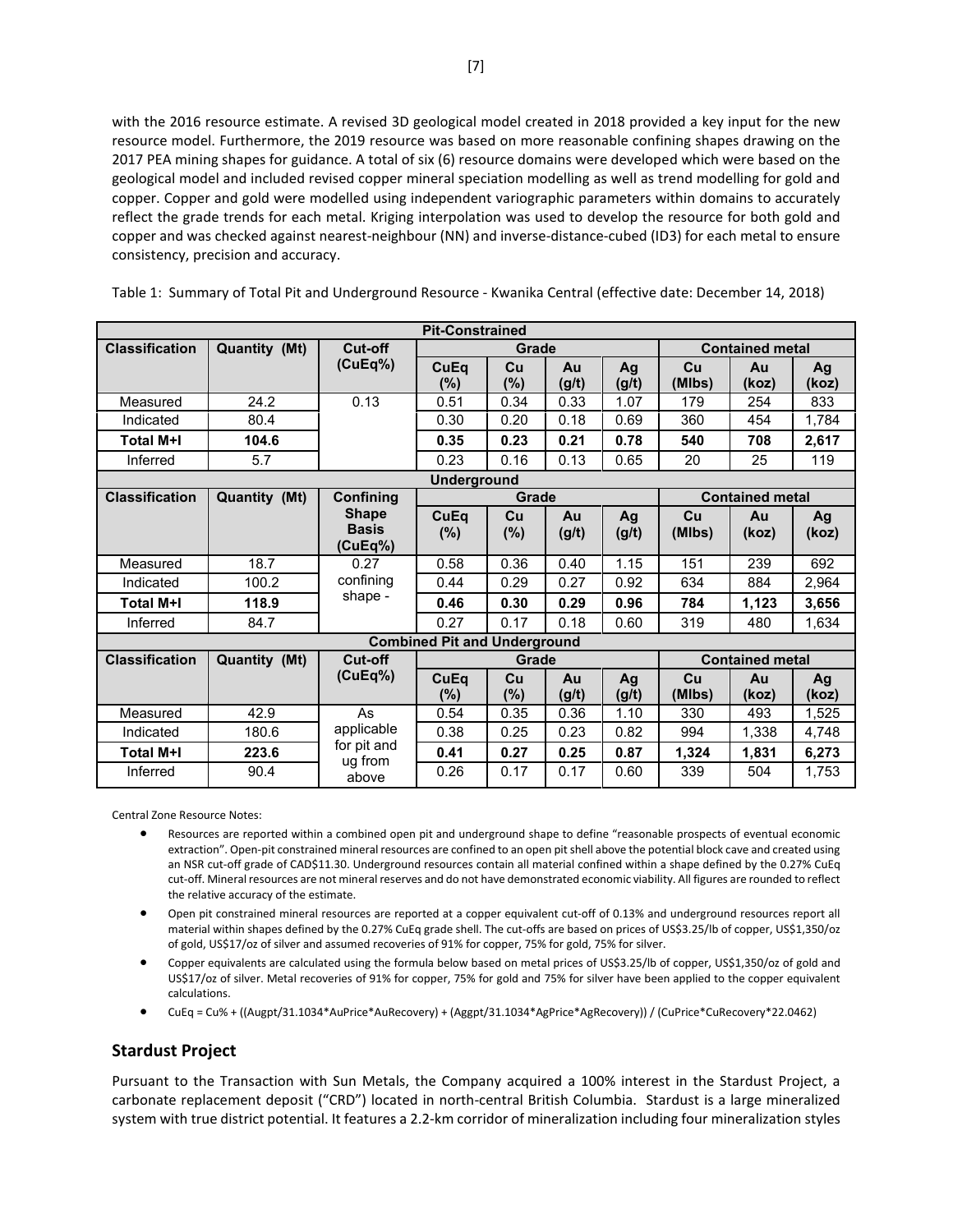typical of a CRD system: porphyry, skarn, manto and epithermal vein. Stardust is one of the few CRD systems with all CRD components fully intact.

The Stardust Project is located in British Columbia, Canada, an area of political stability that has a well established regulatory regime and a government that has demonstrated strong support for the mining industry. In addition to a stable and well-regulated legal and governance environment, infrastructure is a strong contributor to British Columbia's standing as a prime location to operate in and this is particularly true at Stardust. The project is located 38 km east of a rail spur which connects to Prince George, British Columbia, and is located the same distance from a single-phase power grid. A 230-kV power line, which connects the currently closed Kemess mine to the BC power grid, is located approximately 80 km northeast of the project. The project is accessible by road, and is an approximately two hour drive north from Fort St James on maintained Forest Service Roads. Climate conditions are also favorable in the area with moderate precipitation in both summer and winter, meaning year-round road access to Stardust is possible.

#### **Exploration**

As detailed above, the Company commenced a drill program with one diamond drill rig at the Stardust property in central British Columbia in September. A program of 3 holes for a total of 1,665 metres was completed on September 26th 2021, and results will be released as assays are received. The Company continues to evaluate the historic exploration completed at Stardust to develop further drill targets.

Approximately \$25 million has been invested in historic exploration including 80,000 metres of drilling over 390 holes, 5,800 soil samples, two airborne magnetic and extensive mapping and prospecting.

Subsequent to the historic drilling, the Company has had significant discovery success at Stardust, has drilling approximately 32,220 metres of diamond drill core in 63 holes from 2018 to 2020. Most of this drilling was focused on the discovery and delineation of the 421 zone, which was discovered in 2018 by one of that year's strongest copper-gold drill holes in North America, DDH18-SD-[4](#page-7-0)21, which returned 100 metres of 5.05% CuEq<sup>4</sup>. In 2019 and 2020, the Company built on that success and materially expanded the known mineralized zones, building continuity of mineralization from surface down to 900 metres depth.

In addition to this, the Company conducted surficial geochemical surveys consisting of 9,812 soils samples and 122 rock samples. An airborne geophysical survey consisting of 1,128 line km with a versatile time domain electromagnetic (VTEM™plus) system and a horizontal magnetic gradiometer. Ground geophysical surveys consisting of 71.85 line km of large loop electromagnetics (EM), 28.1 line km of Induced Polarization, 28.09 km of ground magnetics, 3 km of magnetotellurics and 19 drill holes were surveyed with a down hole EM system. A Light Detection and Ranging survey (LiDAR) coupled with an aerial photo acquisition covering 88.3 km<sup>2</sup> was also conducted over the project area.

#### **Mineral Resource**

On May 17, 2021, the Company announced a new updated mineral resource estimate for Stardust<sup>[5](#page-7-1)</sup> which incorporates the 421 zone and the Canyon Creek zone, and consists of Indicated mineral resources totaling 1,962,900 tonnes at 2.59% CuEq<sup>[6](#page-7-2)</sup>, 1.31% Cu, 1.44 g/t Au and 27.1 g/t Ag and Inferred mineral resources totaling 5,843,200 tonnes at 1.88% CuEq, 0.86% Cu, 1.17 g/t Au and 20.0 g/t Ag all at a cut-off of US \$65/tonne and 2.5 metre minimum mining width.

| <b>Resource</b>       | Tonnes > | Grades |          |          |      |  |  |
|-----------------------|----------|--------|----------|----------|------|--|--|
| <b>Classification</b> | COG      | %Cu    | $g/t$ Au | $g/t$ Ag | CuEa |  |  |

Indicated | 1,962,900 | 1.31 | 1.44 | 27.1 | 2.59

Table 1 – Summary of Indicated and Inferred Resources

<span id="page-7-0"></span><sup>4</sup> See press release dated November 14, 2018 available under Sun Metals' profile on SEDAR at www.sedar.com

<span id="page-7-1"></span><sup>&</sup>lt;sup>5</sup> See the technical report entitled "Stardust Project Updated Mineral Resource Estimate NI 43-101 Technical Report", with an effective date of May 17, 2021, filed under the Company's SEDAR profile a[t www.sedar.com](http://www.sedar.com/)

<span id="page-7-2"></span><sup>&</sup>lt;sup>6</sup> The following equation was used to calculate copper equivalence: CuEq = Copper (%) + (Gold (g/t) x 0.718) + (Silver (g/t) x 0.009).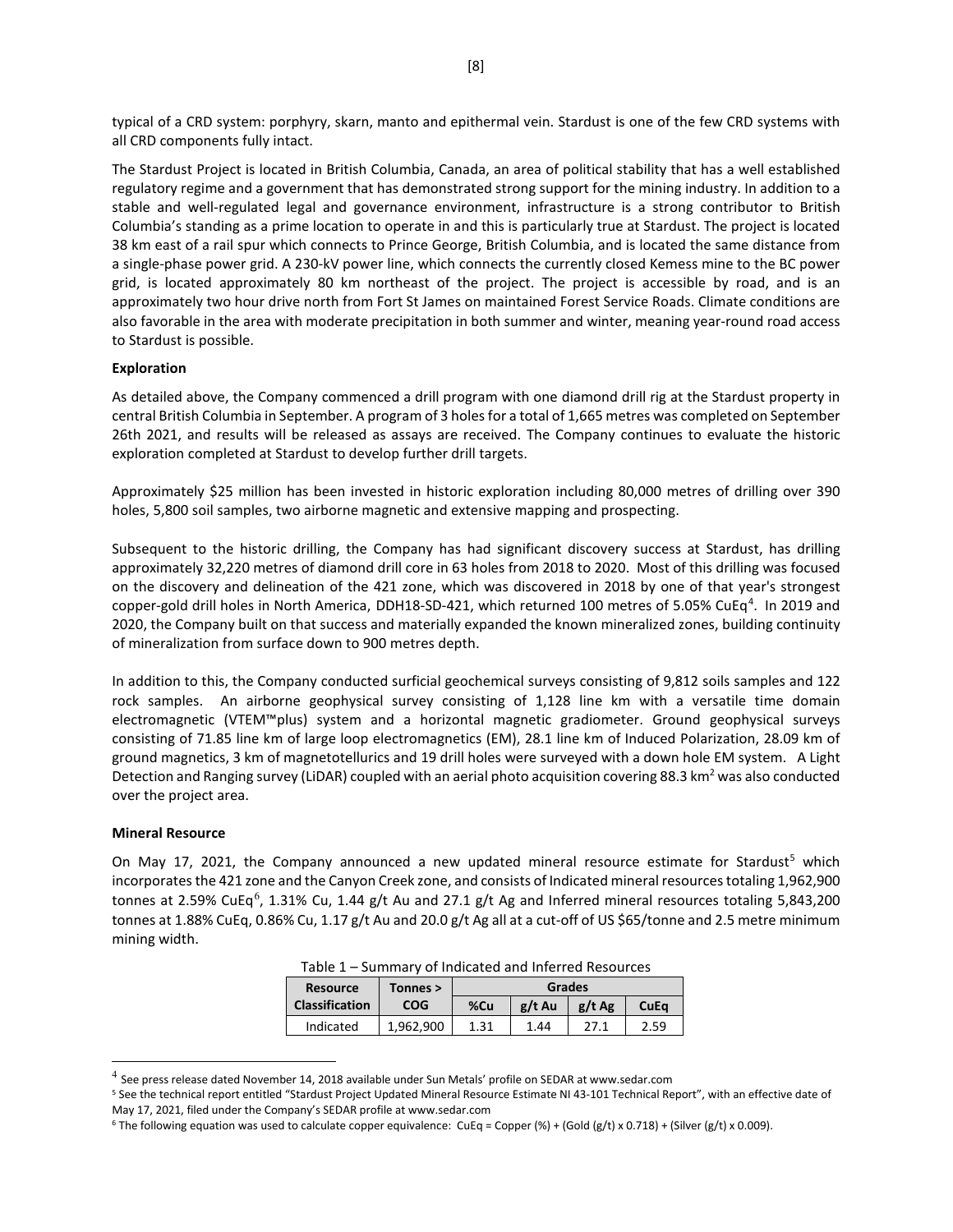| Table 2- Resource Seristivity to chariges in cut-on grade |                        |               |          |          |      |  |  |
|-----------------------------------------------------------|------------------------|---------------|----------|----------|------|--|--|
| Indicated                                                 |                        | <b>Grades</b> |          |          |      |  |  |
| $COG$ \$/t                                                | Tonnes ><br><b>COG</b> | %Cu           | $g/t$ Au | $g/t$ Ag | CuEq |  |  |
| 65                                                        | 1,962,888              | 1.31          | 1.44     | 27.1     | 2.59 |  |  |
| 85                                                        | 1,603,223              | 1.48          | 1.62     | 30.2     | 2.93 |  |  |
| 105                                                       | 1,309,183              | 1.65          | 1.82     | 33.2     | 3.25 |  |  |
| 125                                                       | 1,061,374              | 1.83          | 2.02     | 36.2     | 3.60 |  |  |

Inferred | 5,843,200 | 0.86 | 1.17 | 20.0 | 1.88 Table 2- Resource Sensitivity to changes in cut-off grade

|                             | Inferred     |      | <b>Grades</b> |          |      |
|-----------------------------|--------------|------|---------------|----------|------|
| <b>COG</b><br>$\frac{1}{2}$ | Tonnes > COG | %Cu  | $g/t$ Au      | $g/t$ Ag | CuEq |
| 65                          | 5,843,160    | 0.86 | 1.17          | 20.0     | 1.88 |
| 85                          | 4,317,343    | 0.97 | 1.35          | 22.6     | 2.15 |
| 105                         | 3,091,762    | 1.10 | 1.54          | 24.9     | 2.43 |
| 125                         | 2,158,409    | 1.24 | 1.73          | 27.6     | 2.73 |

Notes:

• Mineral resources are not mineral reserves and do not have demonstrated economic viability. There is no certainty that all or any part of the mineral resources estimated will be converted into mineral reserves. The estimate of mineral resources may be materially affected by geology, environment, permitting, legal, title, taxation, sociopolitical, marketing or other relevant issues. Inferred mineral resources have a great amount of uncertainty as to their existence and as to whether they can be mined economically. It cannot be assumed that all or part of the Inferred mineral resources will ever be upgraded to a higher category.

The updated Stardust mineral resource estimate was prepared by Ronald G. Simpson, P.Geo, of GeoSim Services Inc. with an effective date of May 1[7](#page-8-0), 2021, and replaces the previous Stardust mineral resource estimate<sup>7</sup>. Mr. Simpson is an independent Qualified Person in accordance with the requirements of NI 43-101.

The data cut-off used for the resource estimate is March 31, 2021. The base case cut-off of US\$65/t was determined based on metal prices of US \$3.25/lb copper, US \$1,600/oz gold and US \$20/oz silver, underground mining cost of US \$45/t, processing cost of US \$15/t and G&A cost of US \$5/t. Recoveries used in calculation of the base case cutoff were based on recent metallurgical test results and were assumed to be 94% for gold and copper and 86% for silver.

### **East Niv Project**

The Company acquired East Niv by staking in 2018 and conducted a limited filed program which returned some encouraging results. East Niv lies within Mesozoic volcanic rocks of the Stikine Terrane along the unconformity between the Upper Triassic Takla and Early Jurassic Hazelton Groups and is located approximately 40 km SW of the Kemess Minesite.

In July 2021, the Company announced it had staked 16 additional claims, expanding the property size to 43,297 Hectares.

#### **Exploration**

As discussed above, an initial program of 10 holes for a total of 2,915 metres was completed during the period. In addition to diamond drilling, the Company continued to explore the broader East Niv region and carrying out field work to identify additional new targets for follow-up. The Company conducted an IP survey on the East Niv property in July 2021, expanding the surveying completed in 2020. In August, regional exploration work including rock and soil sampling, geological mapping, and regional Porphyry Indicator Mineral ("PIM") sampling was completed.

<span id="page-8-0"></span> $<sup>7</sup>$  Please see NI 43-101 technical report titled "Stardust Project NI 43-101 Technical Report" with an effective date of January 8, 2018 available</sup> under Sun Metals Corp.'s SEDAR profile a[t www.sedar.com](http://www.sedar.com/) for the previous mineral resource on the Stardust deposit.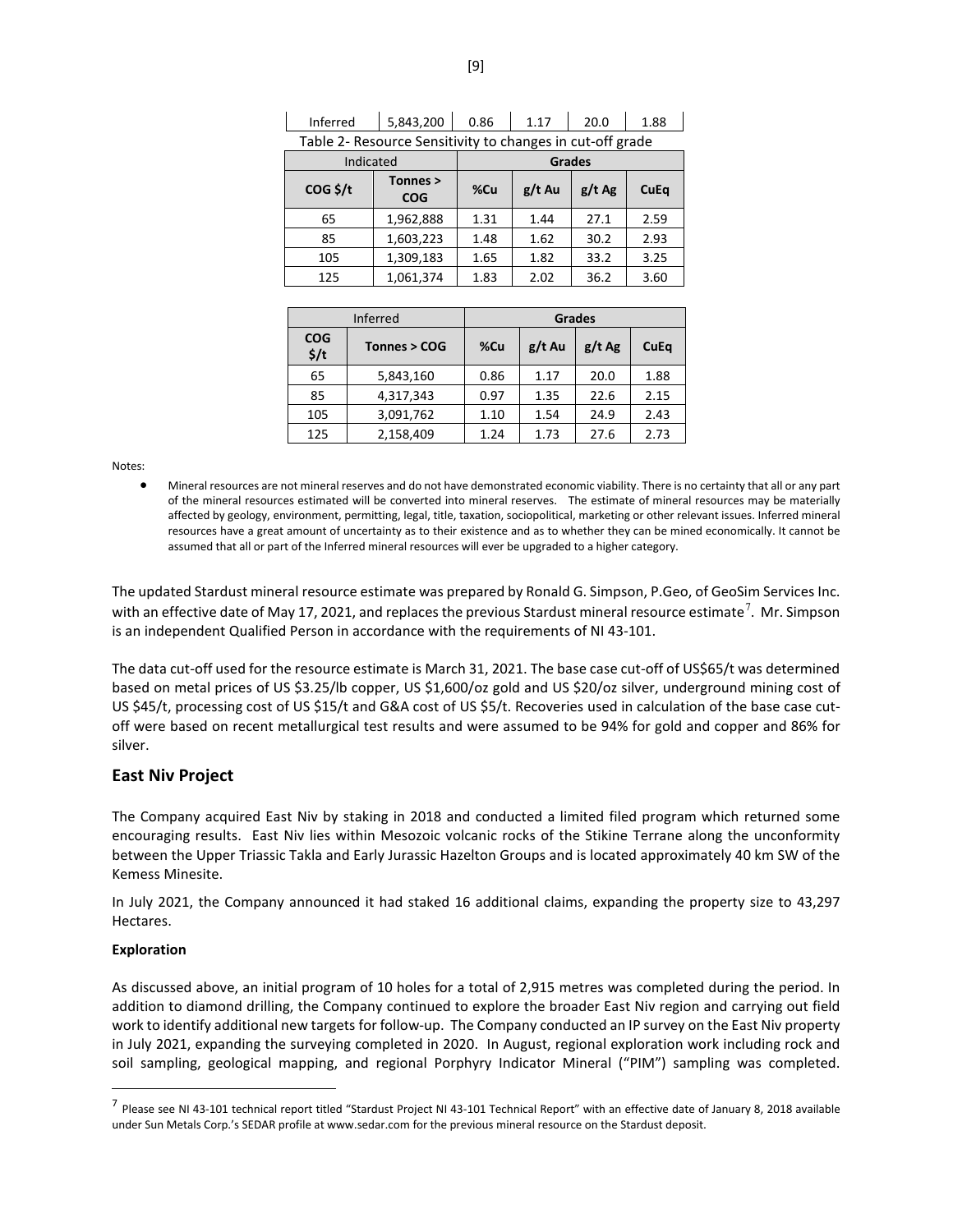Additionally, a detailed low level airborne magnetic survey was completed in the two lakes creek area of the property.

On October 7, 2020, NorthWest reported the balance of the results from the 2020 field program at East Niv. The mapping, sampling and a 17.5 line km IP geophysical survey completed during the quarter have outlined a previously unknown, 3.5 sq km multiparameter porphyry copper-gold target at East Niv encompassing a number of porphyrystyle copper-gold occurrences, demonstrating regional scale potential and the property was expanded to over 20,750 hectares.

On July 27, 2020 the Company reported on preliminary results from the mapping and sampling program conducted at East Niv to that point during the 2020 field season. Several areas of interest were identified along a 3.5 km long by up to 1.3 km wide northwest-southeast prospective trend from treeline to valley floor consisting of discrete magnetic high features, several mineralized occurrences and correlated anomalous copper soil geochemistry from prior analytical results and preliminary 2020 field XRF results. The main showing, first identified in 2019 and grading up to 0.82% copper, 1.14 g/t gold in composite grab samples was extended significantly in strike extent, and a second mineralized monzodiorite outcrop, measuring 200 by up to 50 metres in width was discovered 650 metres to the east.

On August 14, 2019 the Company reported results of field work completed on the East Niv property located 40 km SW of the Kemess Mine. The work identified a newly recognized cluster of partially outcropping copper-gold porphyry and related high-grade Cu-Au vein occurrences located in a dilatant jog within a major regional structure that the Company believes has the potential to host multiple mineralized porphyry centers. The property was expanded to 6,405 hectares.

# **Lorraine Project**

Pursuant to the Transaction with Sun Metals, the Company acquired the Lorraine copper-gold project, located in northcentral B.C., 40 km north of the Stardust project and 270 km northwest of the city of Prince George, B.C. The Lorraine project comprises two contiguous properties, the Lorraine-Jajay and the Jan-Tam-Misty properties. The Company owns 100% of the Lorraine-Jajay property, and 90% of the adjacent Tam-Misty property, and Commander Resources holds a 10% carried interest. The combined properties consist of 140 mineral claims and cover an area of approximately 39,046 hectares. The Lorraine project is well served by resource infrastructure, including all-season roads, the Kemess power corridor to the northeast and the Canadian National Railway line to the southwest.

The Tam-Misty property is subject to a 3% NSR royalty, which can be reduced to 1% NSR royalty, and is subject to a capped advanced royalty payment of \$500,000, of which \$450,000 has been paid as of September 30, 2021. The remaining \$50,000 is due by December 31, 2021.

Sun Metals entered into an agreement with Teck Resources Limited ("Teck") in November 2020 pursuant to which they acquired Teck's 51% joint venture interest in the Lorraine Project. Pursuant to the terms of the Teck agreement, NorthWest will make the following future payments to Teck in either cash or common shares of the Company:

- \$500,000 payable on the first anniversary of the closing date; and
- \$500,000 payable on the second anniversary of the closing date.

The Company will also make the following contingent milestone payments to Teck in either cash or common shares of the Company:

- \$500,000 upon a Preliminary Economic Assessment;
- \$2,000,000 upon a Feasibility Study; and
- \$5,000,000 upon a construction decision.

Pursuant to the terms of the acquisition, Teck has also retained a 1.0% NSR royalty on all claims that are not already burdened by a royalty and a 0.25% NSR royalty on all claims that are subject to the existing Tam-Misty royalties. Additionally, if NorthWest sells or options all or a portion of the property to a third party at any time during a 60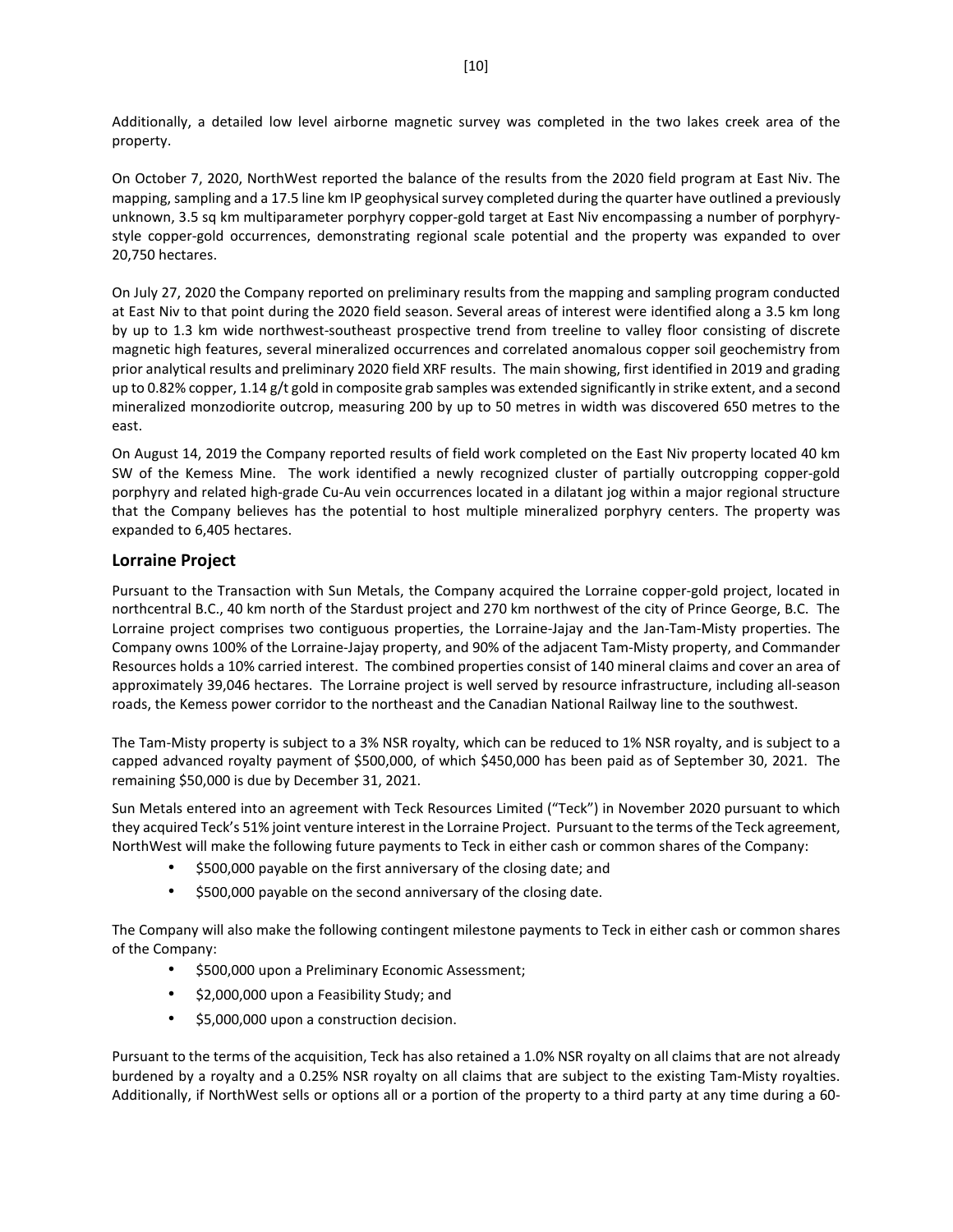month period commencing from the date of the agreement, NorthWest will pay to Teck 20% of the sale proceeds, net of exploration expenses incurred on the property by NorthWest following closing.

#### **Exploration**

During the seven months ended September 30 2021, the Company undertook a compilation and review of the historic data on the Lorraine project, in order to understand previous targeting and develop new targets on the property. An initial field assessment was conducted July 2021, and Company geologists commenced a mapping and sampling program at Top Cat and the Lorraine project in August 2021. Seventeen line kilometer of IP geophysical surveying was completed in the main Lorraine deposit area with an additional four kilometers of surveying in the Tam prospect area. In addition, a low level detailed airborne magnetics survey was completed over the main Lorraine – Bishop – All Alone Dome deposit trend, as well as the Rhonda – Dorothy prospects area.

In October 2019, Teck completed an airborne survey at the Lorraine Project.

#### **Mineral Resource**

The Upper Main, Lower Main and Bishop zones at Lorraine were the subject of a 2012, NI 43-101 resource estimate published by Lorraine Copper Corp. titled "Summary Report on the Lorraine-Jajay Property Omineca Mining Division, B.C."<sup>[8](#page-10-0)</sup> with an effective date of December 16, 2015. In that report, Gary Giroux, P.Eng. a qualified person as defined under NI 43-101 provided the following estimate:

| Resource<br>Category <sup>9</sup> | <b>Tonnes</b> | Copper<br>(%) | Gold<br>(g/t) |
|-----------------------------------|---------------|---------------|---------------|
| Indicated                         | 6,419,000     | 0.61          | 0.23          |
| Inferred                          | 28,823,000    | 0.45          | በ 19          |

A qualified person as defined under NI 43-101 has not completed sufficient work to classify the above historical estimate as a current mineral resource. NorthWest is not treating the historical estimate as a current mineral resource. Mineral resources are not mineral reserves and do not have demonstrated economic viability. There is no certainty that all or any part of the mineral resources estimated will be converted into mineral reserves.

# **Top Cat Project**

On July 15, 2019 the Company optioned a group of claims covering approximately 21,600 hectares in central British Columbia.

The Company may earn a 100% interest by:

- Making staged cash payments totaling \$340,000 over 5 years; \$18,000 of which was paid on signing. On November 7, 2019, the Company issued 41,666 common shares at a fair value of \$18,333 in lieu of cash payment pursuant to the option agreement. On July 13, 2020, the Company paid \$22,000 pursuant to the option agreement. On July 20, 2021, the Company paid \$25,000 pursuant to the option agreement;
- Issuing a total of 750,000 common shares in stages over a 5-year period. On August 2, 2019, 50,000 common shares were issued upon TSX Venture Exchange approval of the option agreement. On July 13, 2020, the Company issued 50,000 common shares with fair value of \$28,000 pursuant to the option agreement. On July 20, 2021 the Company issued 50,000 common shares with a fair value of \$35,000 pursuant to the option agreement;

<span id="page-10-0"></span><sup>8</sup> See updated and amended NI 43-101 Technical Report entitled "Summary Report on the Lorraine-Jajay Property Omineca Mining Division, B.C." with an effective date of December 16, 2015, as amended July 22, 2016, which can be found on Lorraine Copper Corp.'s profile on SEDAR at www.sedar.com.

<span id="page-10-1"></span> $9$  The cut-off grade used in the resource estimate was 0.2% copper (Cu).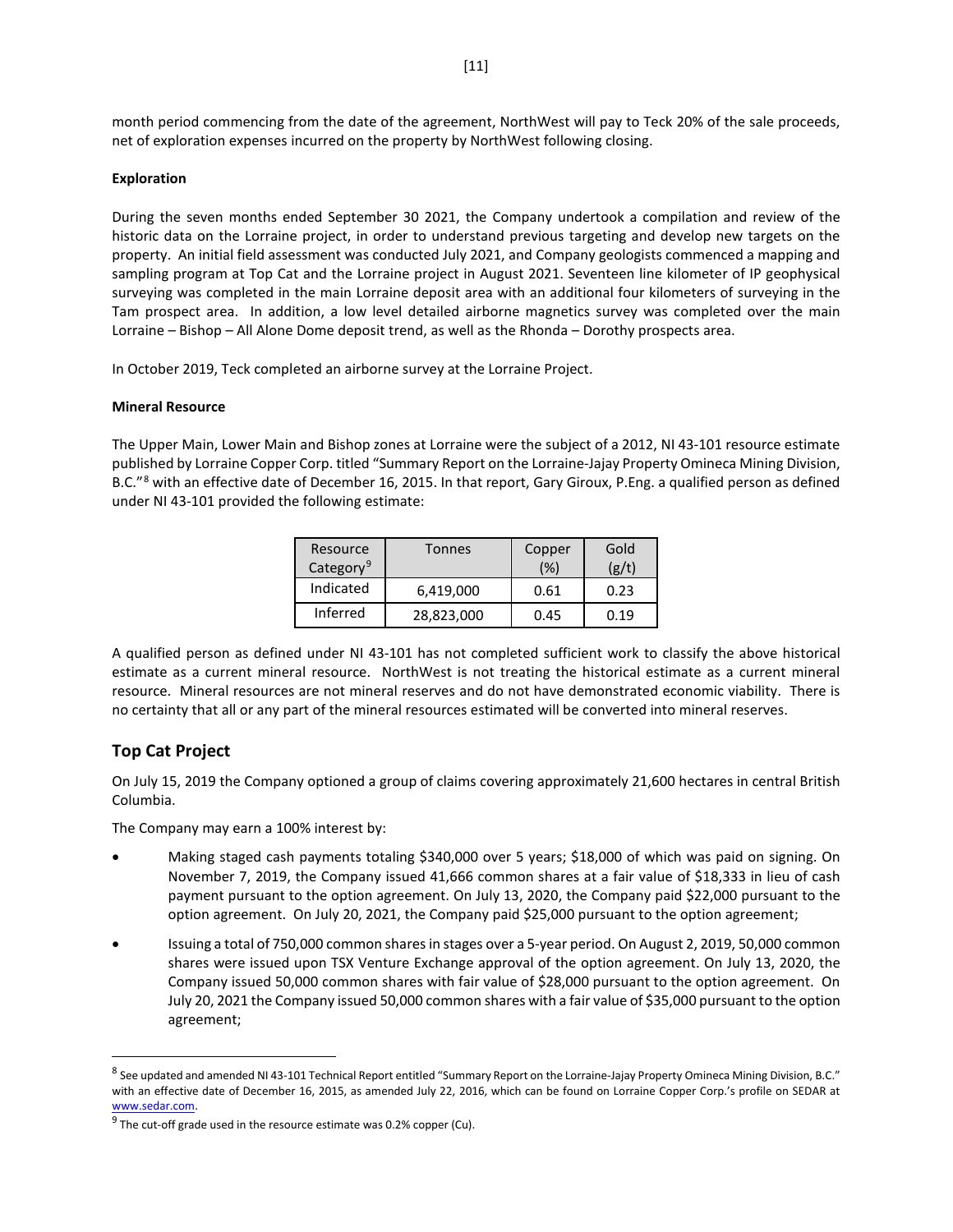- Incurring a total of \$1,250,000 in exploration expenditures over a 5-year period with a minimum of \$100,000 to be spent before the first anniversary of the agreement, which minimum expenditure requirement has been met; and
- Granting the optionors a 3% net smelter royalty (NSR) on the property, subject to the Company's right to purchase a 2% NSR for \$2,000,000 at any time prior to the first anniversary of commercial production.

#### **Exploration**

NorthWest completed an initial assessment in July 2021, and company geologists commenced a mapping and sampling program at Top Cat and the Lorraine project in August 2021.

Two target areas in particular stand out on the Top Cat property, one of which was the focus of the 2020 work program as follows:

#### *Nova*

The Nova area is located in the northern portion of the property area and is largely overlain by till with local angular mineralized magnetite-sulphide bearing pyroxenite boulders underlain by an intense magnetic anomaly measuring roughly 500m by 800m.

In 2020 field season a program of geological mapping, soil silt and rock geochemical sampling was focused on Nova area targets and 13.5 km of induced polarization geophysical surveying was completed including three lines at Nova and one to the east.

#### *Cat Mountain*

NorthWest completed a detailed historical data compilation which resulted in the accumulation of 632 rock, and 4,547 soil samples; 69 drill hole logs and related assays from Cat Mountain; and various geophysical surveys dating back to 1974.

Cat Mountain has seen over 10,000 metres of drilling in 69 drill holes completed between 1977 and 2007. Most holes are located within the Bet (western) and Hoffman (eastern) zones which are characterized by quartz-magnetite  $\pm$ chalcopyrite-Au veins and as copper replacements in volcanic rocks.

Company geologists completed a mapping and sampling program at Top Cat in September 2019, collecting 79 rock and 282 soil and stream sediment samples from six (6) prospective localities on the property. Copper mineralization, in the form of chalcopyrite and/or bornite, was observed at all six localities and gold assays from trace to 6.50 g/t Au were returned from the sampling.

# **Other Projects**

NorthWest also holds a 100% interest in several other properties and an approximately 56.3% interest in one additional property in joint venture partnership with Fjordland Exploration Inc. The majority of the properties are located in the Quesnel Trough of British Columbia and eastern limb of the Stikine Terrane. The Quesnel Trough is host to the Kemess, Mt. Milligan, Mt. Polley, New Afton, and Copper Mountain porphyry copper-gold deposits.

Details of NorthWest's property portfolio in BC can be found on the Company's website at [www.northwestcopper.ca.](http://www.northwestcopper.ca/)

### **Selected Financial Information**

Management is responsible for the Interim Financial Statements referred to in this MD&A, and provided officers' disclosure certifications filed with the Canadian provincial securities commissions. The Audit Committee of the Company's Board of Directors has been delegated the authority to review and approve the condensed consolidated interim financial statements.

The Interim Financial Statements have been prepared in accordance with IAS 34, Interim Financial Reporting, and should be read in conjunction with the Company's audited financial statements for the year ended February 28,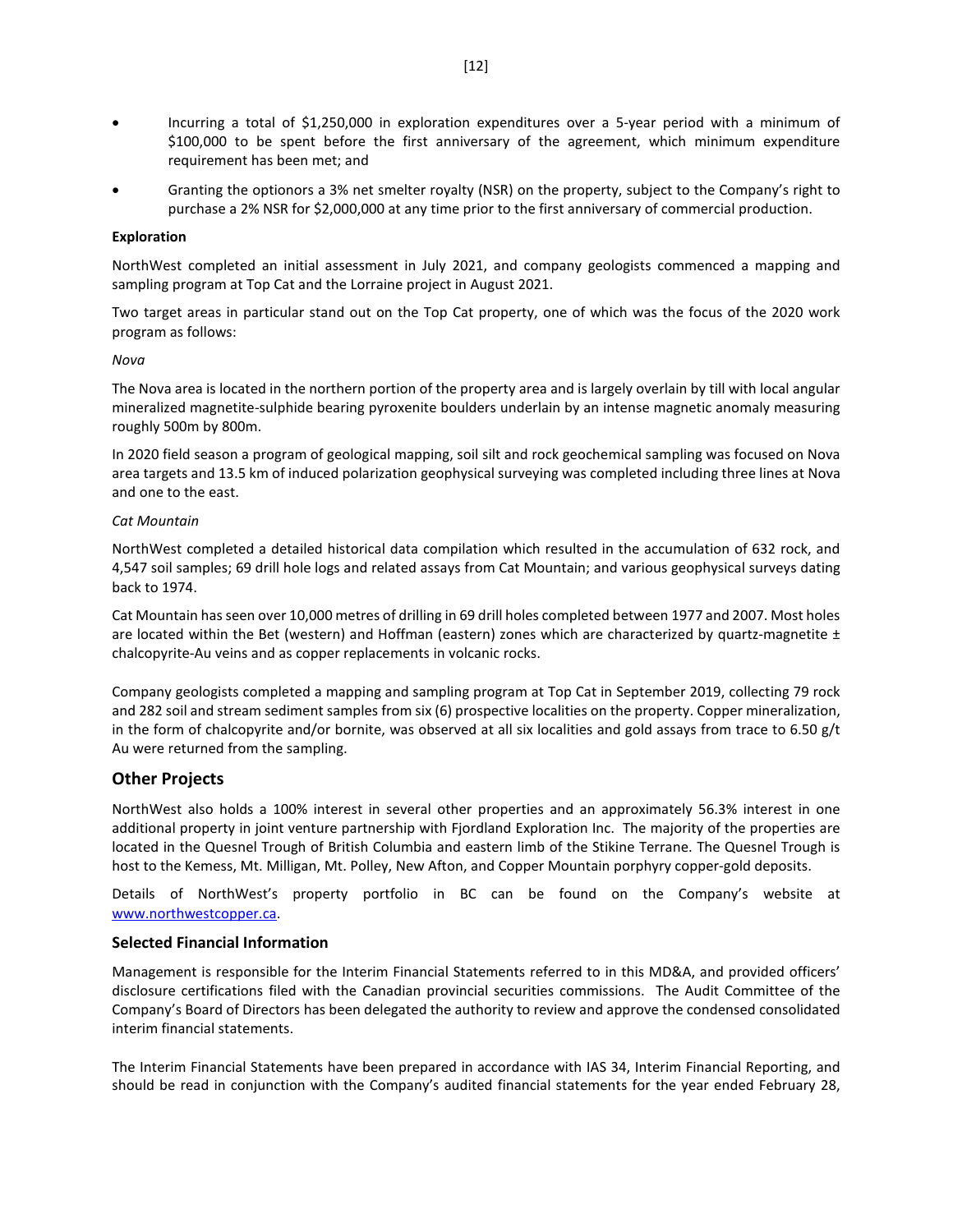2021, which have been prepared in accordance with International Financial Reporting Standards ("IFRS") as issued by the International Accounting Standards Board ("IASB").

Our significant accounting policies are presented in Note 3 of the audited financial statements for the year ended February 28, 2021. The Company's policy is to capitalize exploration and evaluation expenditures. Costs incurred before the Company has obtained the legal rights to explore an area are expensed.

The financial data presented below for the current and comparative periods was derived from the financial statements prepared in accordance with IFRS. NorthWest raises its financing and incurs head office expenses in Canadian dollars and therefore, it has been determined to have a Canadian dollar functional currency.

The Company conducts its business in a single operating segment which is the mineral exploration business in Canada. The Company's exploration and evaluation assets are located in Canada.

| Financial period ended:     | Three months ended<br>September 30, 2021 | Three months ended<br>August 31, 2020 | Seven months ended<br>September 30, 2021 | Six months ended<br>August 31, 2020 |
|-----------------------------|------------------------------------------|---------------------------------------|------------------------------------------|-------------------------------------|
|                             |                                          |                                       |                                          |                                     |
| Total revenues              | Nil                                      | Nil                                   | Nil                                      | Nil                                 |
| Net Income (loss)           |                                          |                                       |                                          |                                     |
| In Total                    | 15,045                                   | (227, 747)                            | (3,609,211)                              | (451, 526)                          |
| Per share <sup>2</sup>      | 0.00                                     | (0.00)                                | (0.03)                                   | (0.00)                              |
| Comprehensive Income (loss) |                                          |                                       |                                          |                                     |
| In Total                    | 15,045                                   | (227, 747)                            | (3,609,211)                              | (451, 526)                          |
| Per share <sup>2</sup>      | 0.00                                     | (0.00)                                | (0.03)                                   | (0.00)                              |

#### **Results of Operations**

Note 2 - Fully diluted per share amounts are not shown as the effect is anti-dilutive.

### **Three and Seven months ended September 30, 2021 vs. three and six months ended August 31, 2020**

For the three months ended September 30, 2021, the Company realized a net income of \$15,045 compared to the net loss of \$0.2 million for the three month ended August 31, 2020, a decrease in net loss of \$0.2 million. Major variances are as follows:

• An increase in share-based compensation of \$1.0 million related to the granting and vesting of stock options and RSUs during the period. The Company granted 4,900,000 stock options and 2,175,000 RSUs during the three and seven months ended September 30, 2021 compared to nil stock options or RSUs granted during the three and six months ended August 31, 2020.

Stock options and RSUs granted to employees and consultants are subject to vesting restrictions over a three-year period with the corresponding share-based compensation expense being recognized over this period, while stock options and DSUs granted to directors vest immediately on grant with the corresponding expenses recognized at the time of grant.

Generally, share-based compensation expense should be expected to vary from period to period depending on several factors, including whether options are granted in a period and whether options have fully vested or are cancelled in a period. In determining the fair market value of share-based compensation granted to directors, employees, and consultants management makes significant assumptions and estimates. These estimates have an effect on the share-based compensation expense recognized and the equity reserves balance on our statements of financial position. Management has made estimates of the life of the options, the expected volatility and the expected dividend yields that could materially affect the fair market value of this type of security. The estimates were chosen after reviewing the historical life of the options and analyzing share price history from that of a peer group to determine volatility.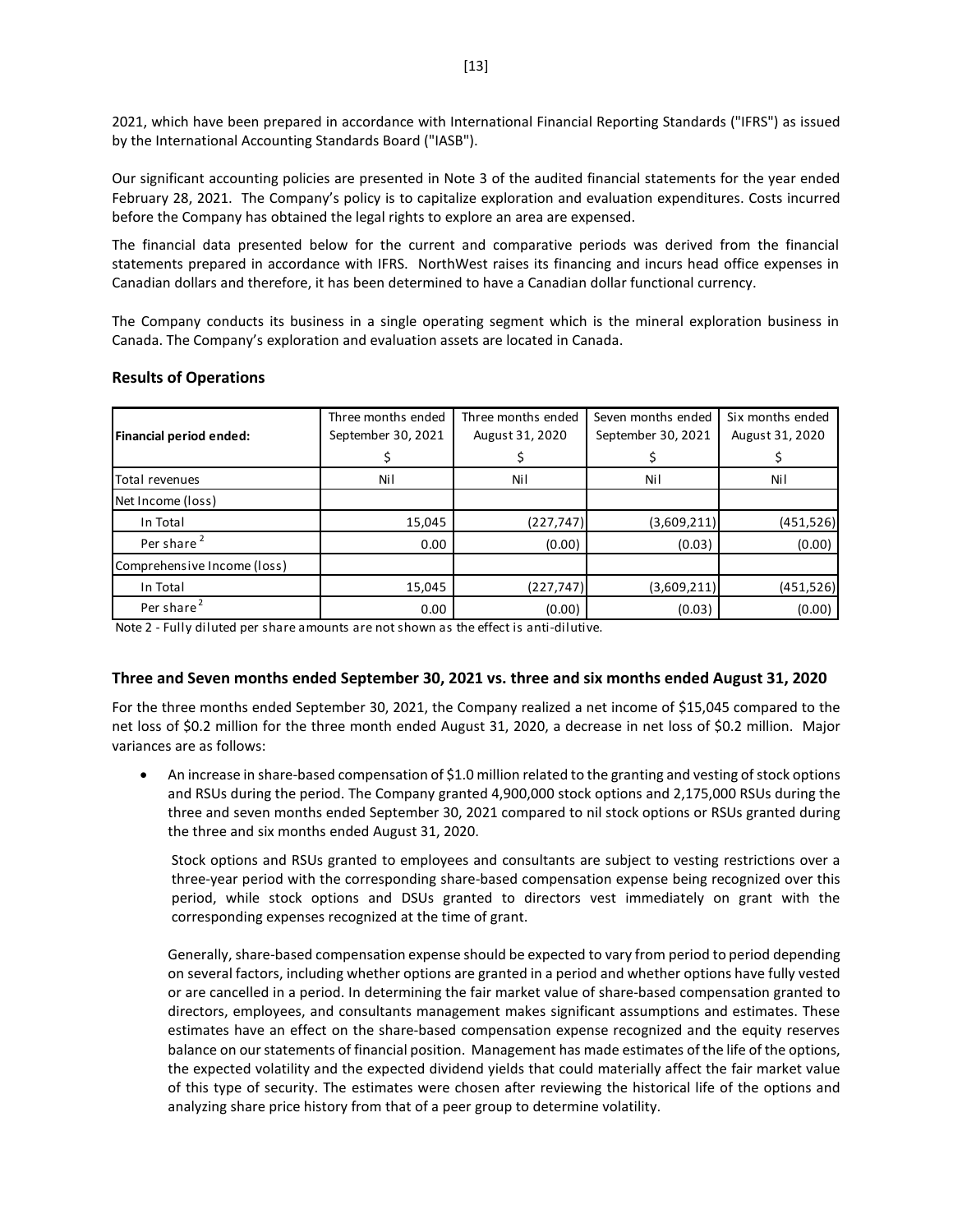- An increase in salaries and director fees of \$0.2 million as a result of the strengthened board and management team following the merger.
- An increase in investor relations fees of \$0.2 million as a result of additional investor relations consultant fees and conferences to support shareholder communications and marketing efforts.
- Net loss for the three months ended September 30, 2021 was reduced due to a \$1.9 million deferred income tax recovery from the partial reversal of the flow-through liability recognized in relation to the March 31, 2021 financing relating to qualifying resource expenditures incurred during the period.

For the seven months ended September 30, 2021, the Company incurred a net loss of \$3.6 million, compared to the net loss of \$0.5 million for the six months ended August 31, 2020, an increase in net loss of \$3.1 million. Major variances are as follows:

- An increase in share-based compensation of \$3.3 million related to the granting and vesting of stock options, RSUs and DSUs during the period. The Company granted 4,900,000 stock options, 2,175,000 RSUs and 1,000,000 DSUs during the seven months ended September 30, 2021 compared to nil stock options, RSUs or DSUs granted during the six months ended August 31, 2020.
- An increase in salaries and director fees of \$1.3 million due to a termination payment due to the Company's former CEO as a result of the merger with Sun Metals, as well as increased salaries and director fees as a result of the strengthened board and management team following the merger.
- An increase in investor relations fees of \$0.4 million as a result of additional investor relations consultant fees and conferences to support shareholder communications and marketing efforts.
- Net loss for the seven months ended September 30, 2021 was reduced due to a \$2.3 million deferred income tax recovery from the partial reversal of the flow-through liability recognized in relation to the March 31, 2021 financing relating to qualifying resource expenditures incurred during the period.

| <b>Fiscal period ended</b> | Revenues <sup>1</sup> | Net income<br>$(\text{loss})$ – total<br>\$ | Income (loss) from<br>continuing<br>operations-<br>per share 1,2<br>\$ | <b>Net</b><br>comprehensive<br>income (loss) -<br>total<br>\$ | Net income<br>(loss) - per<br>share <sup>2</sup><br>\$ |
|----------------------------|-----------------------|---------------------------------------------|------------------------------------------------------------------------|---------------------------------------------------------------|--------------------------------------------------------|
| September 30, 2021         | Ni l                  | 15,045                                      | 0.00                                                                   | 15,045                                                        | 0.00                                                   |
| June 30, 2021              | Nil                   | (3,624,257)                                 | (0.03)                                                                 | (3,624,257)                                                   | (0.03)                                                 |
| February 28, 2021          | Nil                   | (165, 310)                                  | (0.01)                                                                 | (165, 310)                                                    | (0.01)                                                 |
| November 30, 2020          | Ni l                  | (84, 688)                                   | (0.00)                                                                 | (84, 688)                                                     | (0.00)                                                 |
| August 31, 2020            | Nil                   | (227, 747)                                  | (0.00)                                                                 | (227, 747)                                                    | (0.00)                                                 |
| May 31, 2020               | Ni l                  | (223, 779)                                  | (0.00)                                                                 | (223, 779)                                                    | (0.00)                                                 |
| <b>February 29, 2020</b>   | Ni l                  | (2,564,241)                                 | (0.05)                                                                 | (2,564,241)                                                   | (0.05)                                                 |
| November 30, 2019          | Nil                   | (290,911)                                   | (0.01)                                                                 | (290.911)                                                     | (0.01)                                                 |

# **Summary of Financial Results For Eight Most Recently Completed Quarters**

Note 1: Revenues exclude interest income. Fully diluted per share amounts are not scheduled as they would be anti-dilutive.

Note 2: Income/(loss) per share is rounded to the nearest whole cent.

The Company's net loss for the quarter ended September 30, 2021 decreased by \$3.6 million compared to the net loss for the four months ended June 30, 2021, primarily due to a partial reversal of \$1.9 million of the flow-through liability recognized in relation to the March 2021 financing relating to qualifying resource expenditures incurred during the period, compared to a partial reversal of \$0.4 million during the prior period. Additionally, non-cash share based compensation expense during the period was \$1.0 million as a result of stock options and restricted share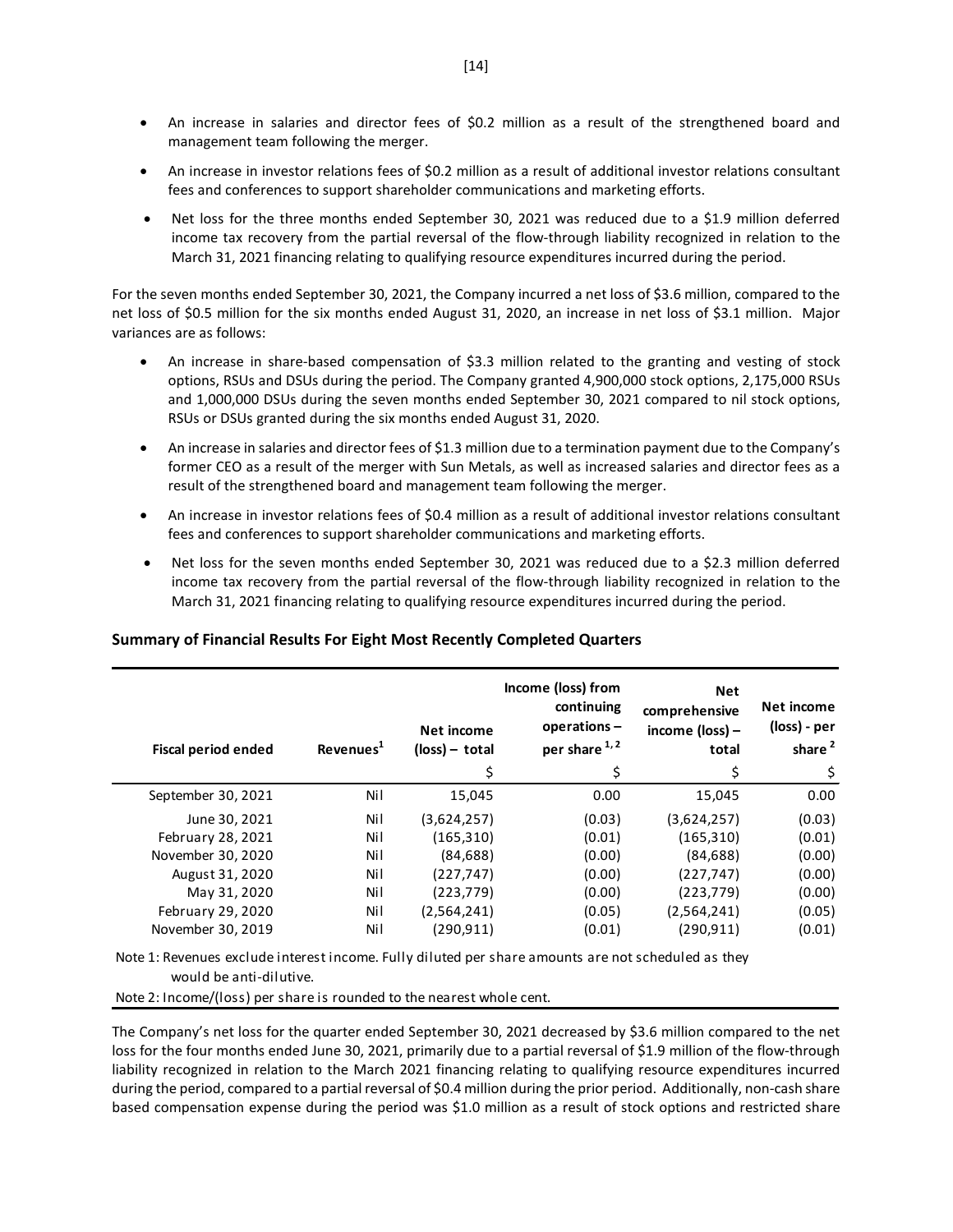units ("RSUs") issued in prior periods, compared to \$2.4 million in the prior period. Salaries and director fees in the quarter ended September 30, 2021 were \$0.8 million lower than in the four months ended June 30, 2021 primarily due to a termination payment made to Mr. Moore, the Company's former President & CEO, in the prior period, as well as the additional month in the prior period.

The Company's net loss for the four months ended June 30, 2021 increased by \$3.5 million compared to the net loss for the quarter ended February 28, 2021, primarily due to a non-cash share based compensation expense of \$2.4 million as a result of stock options, restricted share units ("RSUs") and deferred share units ("DSUs") issued during the current period, as well as a termination payment due to Mr. Moore, the Company's former President & CEO, and increased salaries and director fees as a result of the strengthened board and management following the merger with Sun Metals. The increase was partially offset by a partial reversal of \$0.4 million of the flow-through liability recognized in relation to the March 2021 financing relating to qualifying resource expenditures incurred during the period.

The Company's net loss for the quarter ended February 29, 2020 increased by \$2.3 million compared to the net loss for the quarter ended November 30, 2019, primarily due to the impairment loss recorded in the quarter ended February 29, 2020 in regards to the ATG property.

### **Financial Condition**

|                         | As at September 30, 2021   As at February 28, 2021 |            |
|-------------------------|----------------------------------------------------|------------|
|                         |                                                    |            |
| Total assets            | 97,225,703                                         | 19,709,950 |
| Current liabilities     | 3,124,942                                          | 1,155,059  |
| Non-current liabilities | 964,491                                            | 46,964     |

No dividends were declared or paid nor are any contemplated

Total assets at September 30, 2021 are primarily comprised of cash of \$10.1 million, amounts receivable of \$3.3 million, investment in the Kwanika JVA of \$17.9 million, and exploration and evaluation assets of \$64.9 million, consisting primarily of the allocated fair value of the consideration transferred to Sun Metals upon closing of the Arrangement.

Total assets increased by \$77.5 million as at September 30, 2021 in comparison to February 28, 2021 due primarily to the cash received from the March 31, 2021 financing, as well as option and warrant exercises, as well as the allocated fair value to exploration and evaluation assets of the consideration transferred to Sun Metals upon closing of the Arrangement, and an increase in accounts receivable relating to the expenditures incurred on behalf of KCC. The increase was partially offset by cash operating expenditures of \$4.7 million.

Current liabilities, which at September 30, 2021 consists primarily of accounts payable and accrued liabilities of \$3.0 million, increased at September 30, 2021 in comparison to \$1.2 million at February 28, 2021, primarily due to the increase in accounts payable and accrued liabilities as a result of the 2021 field programs commencing in spring 2021, as well as the \$0.5 million liability recognized in regards to the 2021 payment to Teck for the Lorraine project. Non-current liabilities increased by \$1.0 million, primarily due to the recognition of flow-through liabilities in regards to the March 31, 2021 financing and the \$0.5 million long-term liability recognized in regards to the 2022 payment to Teck for the Lorraine project in connection with the Sun Metals Transaction.

# **Cash Flows**

Cash used in operating activities was \$4.7 million for the seven months ended September 30, 2021. Cash provided by investing activities for the seven months ended September 30, 2021 was \$1.8 million, primarily attributable to cash acquired as a result of the Sun Metals acquisition, partially offset by exploration and evaluation expenditures of \$5.4 million. Cash inflows from financing activities of \$12.5 million was primarily comprised of the net proceeds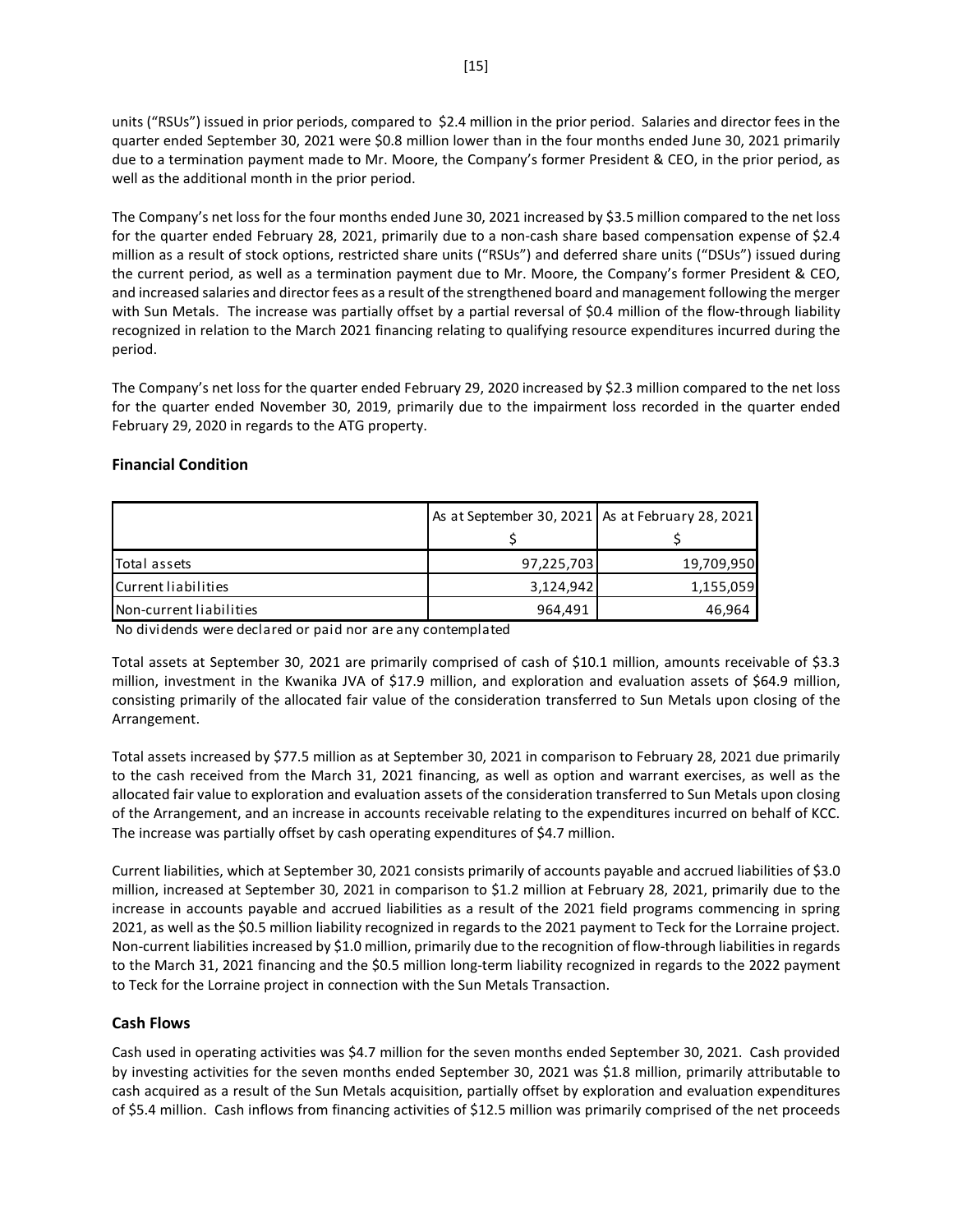of the March 31, 2021 financing, as well as proceeds of \$0.9 million from the exercise of stock options and warrants during the period, partially offset by the re-payment of the \$0.5 million short-term loan outstanding at February 28, 2021.

Flow-through premiums totaling \$2.5 million in relation to the March 31, 2021 financing, being the difference between the charity flow-through common shares and the flow-through common shares subscription prices and the market price of the Company's common shares on the date of issue, related to the sale of the associated tax benefits of the qualifying resource expenditures have been recorded as a flow-through premium liability in the consolidated statement of financial position. As at September 30, 2021, the Company is committed to incur, on a best efforts basis, approximately \$1.0 million in connection with its March 31, 2021 \$10.0 million flow-through offerings (February 28, 2021 - \$0.1 million). If the Company does not spend these funds in compliance with the Government of Canada flow-through regulations, it may be subject to litigation from various counterparties. The Company intends to fulfill its flow-through commitments within the given time constraints. The Company decreased its flowthrough premium liability and recognized a deferred tax recovery of \$2.3 million relating to the proportion of qualifying expenditures that had been incurred to date at September 30, 2021.

#### **Liquidity and Capital Resources**

As at September 30, 2021, the Company has no source of positive operating cash flows, and has not yet achieved profitable operations. At September 30, 2021, the Company had a net loss of \$3.6 million for the seven months ended September 30, 2021 and accumulated losses of \$38.8 million (February 28, 2021 - \$35.2 million) since inception, all of which indicate a material uncertainty that may cast significant doubt about the Company's ability to continue as a going concern. The Company's continuation as a going concern is dependent on its ability to raise equity capital or borrowings sufficient funds to meet its current and future obligations. Although the Company has been successful in the past in raising funds to continue operations, there is no assurance it will be able to do so in the future. At the date of this MD&A, management believes there is adequate working capital to conduct its operations for the balance of the current fiscal year. The Company is in a position to meet its current obligations as they become due.

On March 11, 2020 the COVID-19 outbreak was declared a pandemic by the World Health Organization, which has resulted in governments enacting emergency measures to combat the spread of the virus. These measures, which include the implementation of travel bans, self-imposed quarantine periods and social distancing, have caused material disruption to businesses globally resulting in an economic slowdown and increased volatility in national and global equity and commodity markets. The duration and impact of the COVID-19 outbreak is unknown at this time, as is the efficacy of any interventions. The actual and threatened spread of COVID-19 could adversely impact the Company's ability to raise capital, collect tax credit receivables, and its operations in future periods. While the Company believes that it will be able to raise additional funds and/or reduce expenditures to continue as a going concern there is no assurance that the Company will be successful in obtaining additional funding at an acceptable cost as and when needed or at all. Failure to obtain additional funding on a timely basis may cause the Company to postpone exploration and/or evaluation plans or substantially reduce its operations. These factors indicate the existence of a material uncertainty that may cast significant doubt upon the Company's ability to continue as a going concern. These financial statements do not include any adjustments to the recoverability and classification of recorded asset amounts and classification of liabilities that might be necessary should the Company be unable to continue as a going concern. Such adjustments could be material.

#### **Issued share capital**

#### **Seven months ended September 30, 2021**

On March 5, 2021, the Company issued 164,095 common shares in the capital of the Company at a fair value of \$0.61 per share in settlement of \$0.1 million of debt owing to an arm's length creditor.

Upon closing of the Arrangement with Sun Metals on March 5, 2021 the Company issued 55,323,061 common shares with a fair value of \$55 million.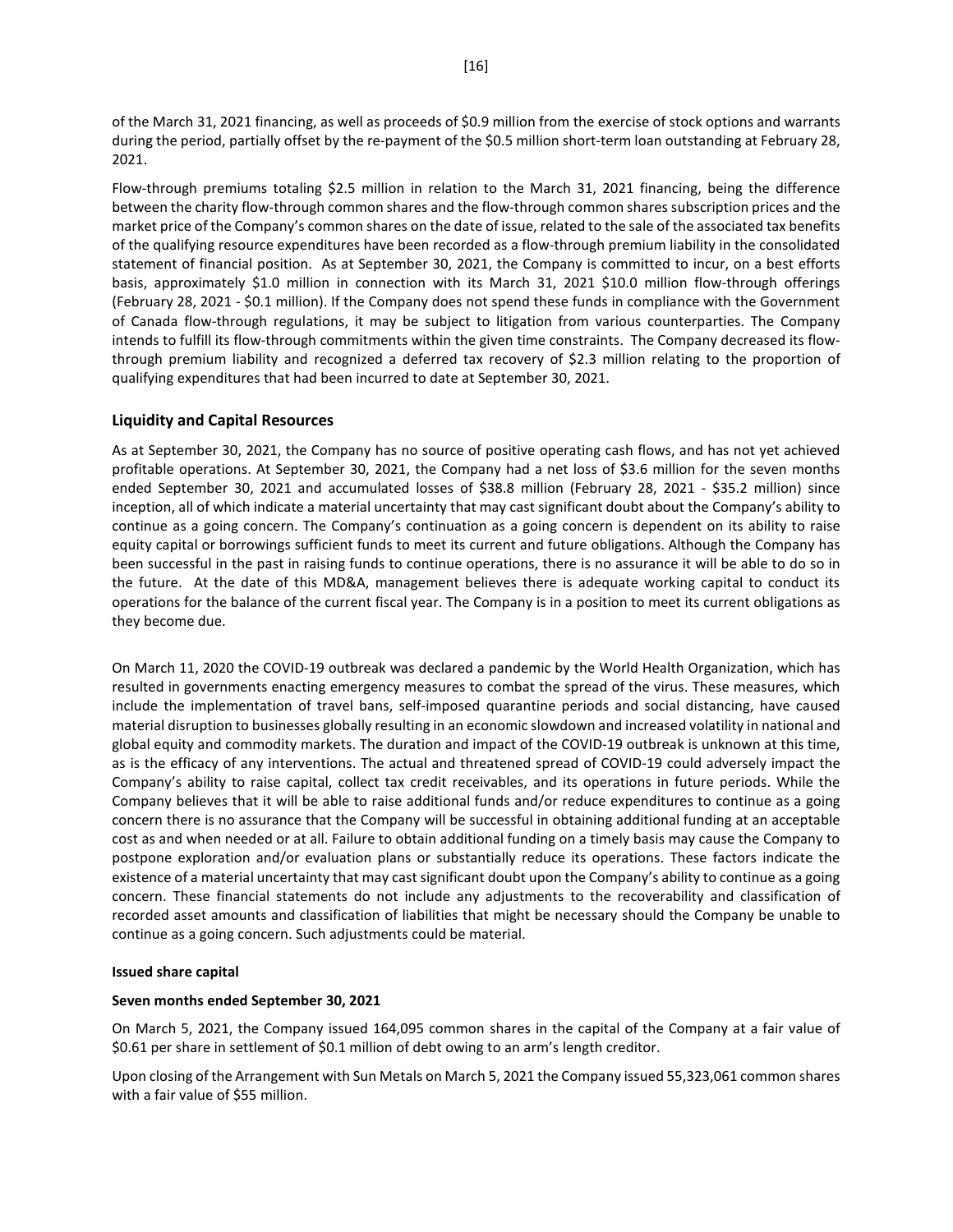On March 31, 2021, the Company closed a private placement offering for aggregate proceeds of \$13.0 million, consisting of:

- 3,750,000 common shares at a price of \$0.80 per share;
- 5,000,000 flow-through common shares at a price of \$1.00 per share; and
- 4,550,000 charity flow-through common shares at a price of \$1.10 per share.

In connection with the private placement the Company paid commissions, legal fees and filing fees totaling \$0.9 million.

On July 20, 2021, the Company issued 50,000 shares with a fair value of \$35,000 pursuant to the option agreement on the Top Cat project.

During the seven months ended September 30, 2021, 1,185,000 stock options were exercised for gross proceeds of \$0.3 million and 1,089,101 warrants were exercised for gross proceeds of \$0.6 million.

#### **Year ended February 28, 2021**

On June 24, 2020, the Company issued 136,052 common shares in the capital of the Company at a fair value of \$0.38 per share in settlement of \$51,700 of debt owing to certain creditors who are at arm's length.

On July 13, 2020, the Company issued 50,000 shares at a fair value of \$28,000 pursuant to the option agreement on the Top Cat project.

During the year ended February 28, 2021, 978,500 stock options were exercised for gross proceeds of \$0.2 million and 141,345 of warrants were exercised for gross proceeds of \$0.1 million.

#### **Outstanding Share Data**

As at November 24, 2021, the following common shares, stock options, share purchase warrants, RSUs and DSUs were outstanding: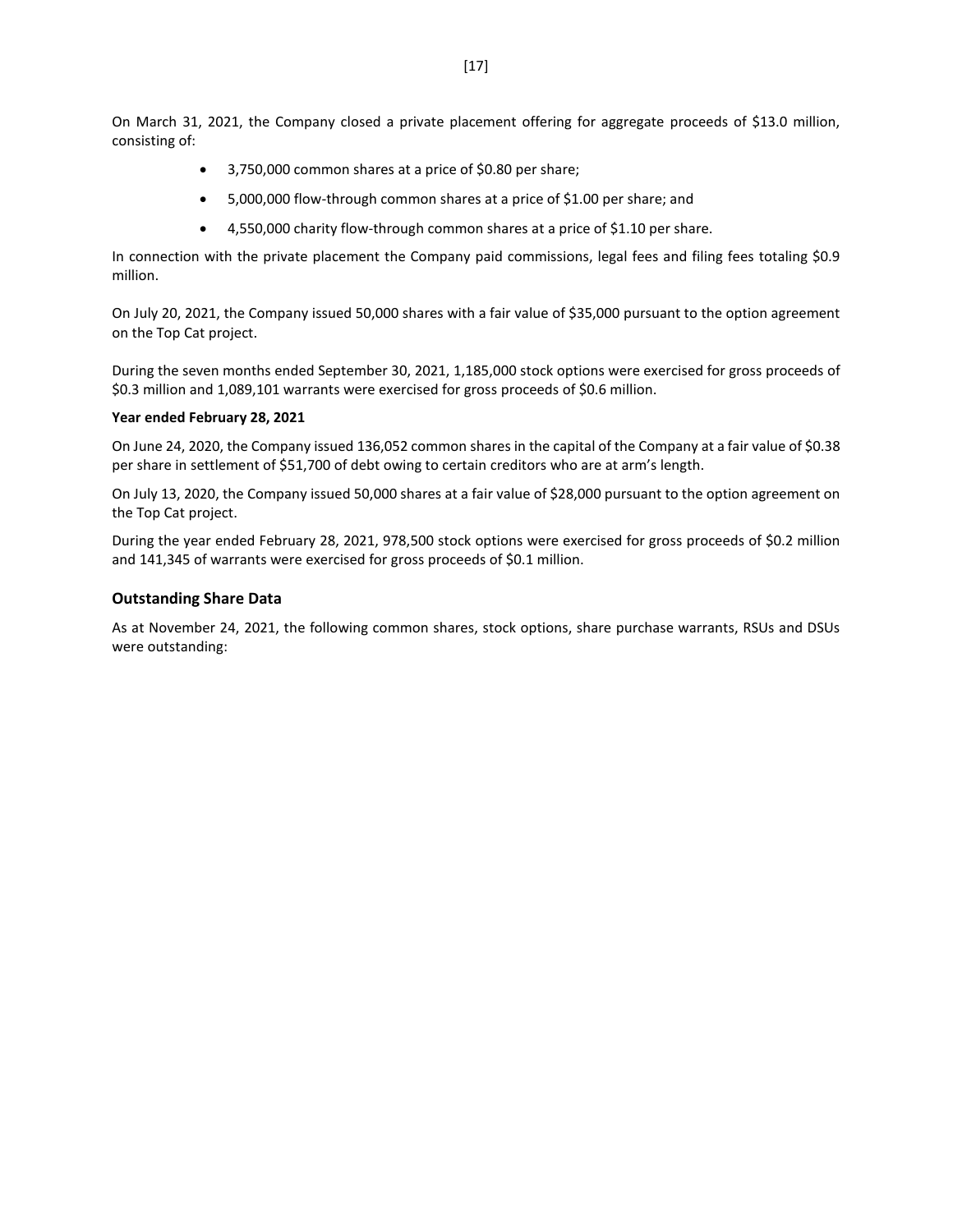| <b>Number of shares</b>   |                  |                       |                    |
|---------------------------|------------------|-----------------------|--------------------|
| 127,527,596               |                  |                       |                    |
| <b>Number of options</b>  |                  | <b>Exercise price</b> | <b>Expiry date</b> |
| 425,000                   | \$               | 0.30                  | January 30, 2022   |
| 58,050                    | \$               | 0.42                  | March 5, 2022      |
| 46,440                    | \$               | 0.52                  | March 5, 2022      |
| 58,050                    | \$               | 0.61                  | March 5, 2022      |
| 25,000                    | \$               | 0.40                  | August 9, 2022     |
| 375,000                   | \$               | 0.30                  | April 10, 2023     |
| 666,500                   | \$               | 1.17                  | May 2, 2023        |
| 661,125                   | \$               | 1.31                  | December 24, 2023  |
| 16,125                    | \$               | 2.14                  | March 26, 2024     |
| 630,000                   | \$               | 0.46                  | April 10, 2024     |
| 16,125                    | \$               | 2.56                  | May 27, 2024       |
| 400,000                   | \$               | 0.42                  | February 19, 2025  |
| 698,750                   | \$               | 0.84                  | June 11, 2025      |
| 95,000                    | \$               | 0.60                  | September 4, 2025  |
| 4,675,000                 | \$               | 0.90                  | March 8, 2026      |
| 75,000                    | \$               | 0.75                  | April 27, 2026     |
| 150,000                   | \$               | 0.77                  | June 15, 2026      |
| 9,071,165                 | $\overline{\xi}$ | 0.81                  |                    |
| <b>Number of warrants</b> |                  | <b>Exercise price</b> | <b>Expiry date</b> |
| 154,084                   | \$               | 0.50                  | December 17, 2021  |
| 107,500                   | \$               | 1.63                  | December 31, 2021  |
| 757,338                   | \$               | 0.56                  | May 25, 2022       |
| 647,637                   | \$               | 0.52                  | January 16, 2022   |
| 16,680                    | \$               | 0.52                  | January 17, 2022   |
| 8,852,625                 | \$               | 0.84                  | December 17, 2022  |
| 4,625,381                 | $\frac{1}{2}$    | 1.63                  | May 2, 2023        |
| 15,161,245                | \$               | 1.06                  |                    |
| <b>Number of RSUs</b>     |                  |                       | <b>Expiry date</b> |
| 1,975,000                 |                  |                       | April 8, 2024      |
| 100,000                   |                  |                       | May 27, 2024       |
| 100,000                   |                  |                       | July 15, 2024      |
| 2,175,000                 |                  |                       |                    |
| <b>Number of DSUs</b>     |                  |                       |                    |
| 1,000,000                 |                  |                       |                    |
|                           |                  |                       |                    |

The expiry date for DSUs issued is not applicable as long as the individual continues in their role as director.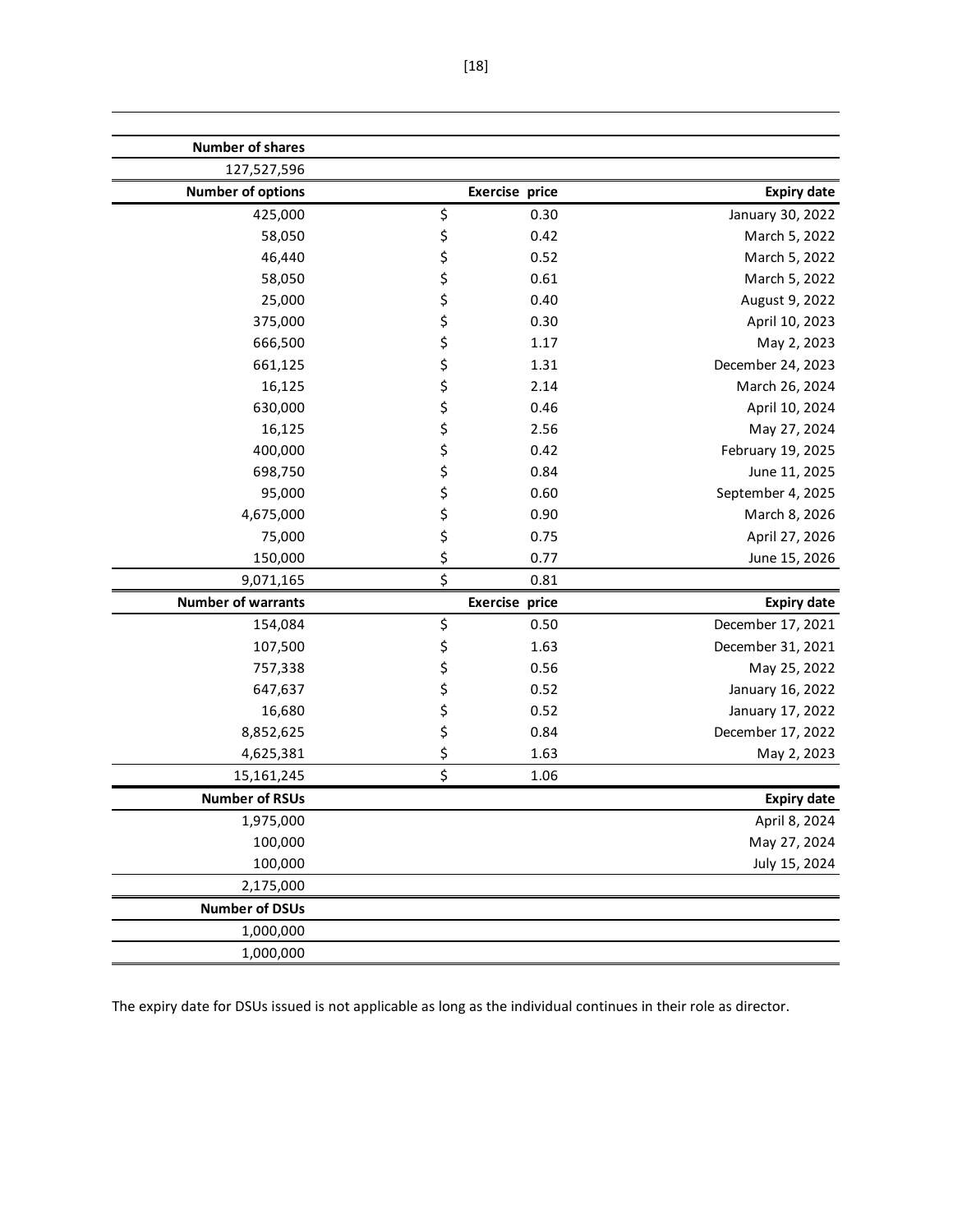### **Significant Transactions with Related Parties**

#### **Related party balances**

Oxygen Capital Corp ("Oxygen") is a private company owned by two directors of the Company, Mark O'Dea and Sean Tetzlaff, and provides technical and administrative services to the Company under a Technical and Administrative Services Agreement dated September 1, 2021 (the "Oxygen Agreement") at cost, including providing some staffing who are seconded to the Company, office facilities and other administrative functions. As at September 30, 2021, Oxygen holds a refundable security deposit of \$112,500 on behalf of the Company (February 28, 2021 - \$nil).

During the seven months ended September 30, 2021, a total of \$0.3 million was paid or accrued to Oxygen as a reimbursement of costs incurred by Oxygen on behalf of the Company (August 31, 2020 - \$nil). As at September 30, 2021, the Company has a payable amount to Oxygen of \$39,254 (February 28, 2021 – \$nil). This amount was paid subsequent to September 30, 2021.

#### **Key management personnel compensation – paid or accrued**

Key management includes the members of the Board of Directors, the President and Chief Executive Officer, the Chief Financial Officer, the Vice President, Exploration and the Vice President, Sustainability. The aggregate total compensation paid or payable to key management for services directly or via Oxygen is as follows:

|                                            | Three months<br>ended September 30, | Three months<br>ended August 31, | Seven months<br>ended September 30, | Six months<br>ended August 31, |
|--------------------------------------------|-------------------------------------|----------------------------------|-------------------------------------|--------------------------------|
|                                            | 2021                                | 2020                             | 2021                                | 2020                           |
| Salaries <sup>1</sup>                      | 265,367                             | 93,850                           | 745.669                             | \$<br>157,360                  |
| Termination payment - D.Moore <sup>2</sup> | $\overline{\phantom{0}}$            |                                  | 431,654                             |                                |
| Director fees <sup>3</sup>                 | 59,583                              | 19,000                           | 199,583                             | 38,000                         |
| Non-cash share-based payments              | 715,186                             | 7,840                            | 2,797,623                           | 26,282                         |
|                                            | 1,040,136                           | 120,690                          | 4,174,529                           | 221,642                        |

(1) Seven months ended September 30, 2021 includes \$160,000 of bonuses relating to completion of the Arrangement

 $(2)$  Excludes amounts included in termination calculation that were accrued at February 28, 2021.

David Moore's total termination payment was \$513,216.

<sup>(3)</sup> Seven months ended September 30, 2021 includes \$65,000 of bonuses relating to completion of the Arrangement

The value of share-based compensation issued in current and prior periods to key management personnel for the three and seven months ended September 30, 2021 totaled \$0.7 million and \$2.8 million, respectively. Share-based compensation is the fair value of options, RSUs and DSUs granted and vested to key management personnel. These amounts have been included in the table above.

### **Contractual Obligations**

#### **Technical and Administrative Services Agreement**

The Company's general and administrative costs, including office costs, with respect to its head office premises are paid by Oxygen pursuant to the Oxygen Agreement, and may be terminated by either party giving at least 180 days' prior written notice of such termination. Upon termination, by the Company, of the Oxygen Agreement, the Company shall pay to Oxygen an amount equal to the average general and administrative monthly costs incurred under the Oxygen Agreement for the previous six month period, the Company's share of committed lease costs, any employee termination fees due under the Oxygen Agreement as a result of the termination as such term is defined under the Oxygen Agreement, and the Company's share of any contractual obligations entered into on its behalf by Oxygen.

Minimum lease payments in respect of the above head office lease and the effects of discounting are as follows: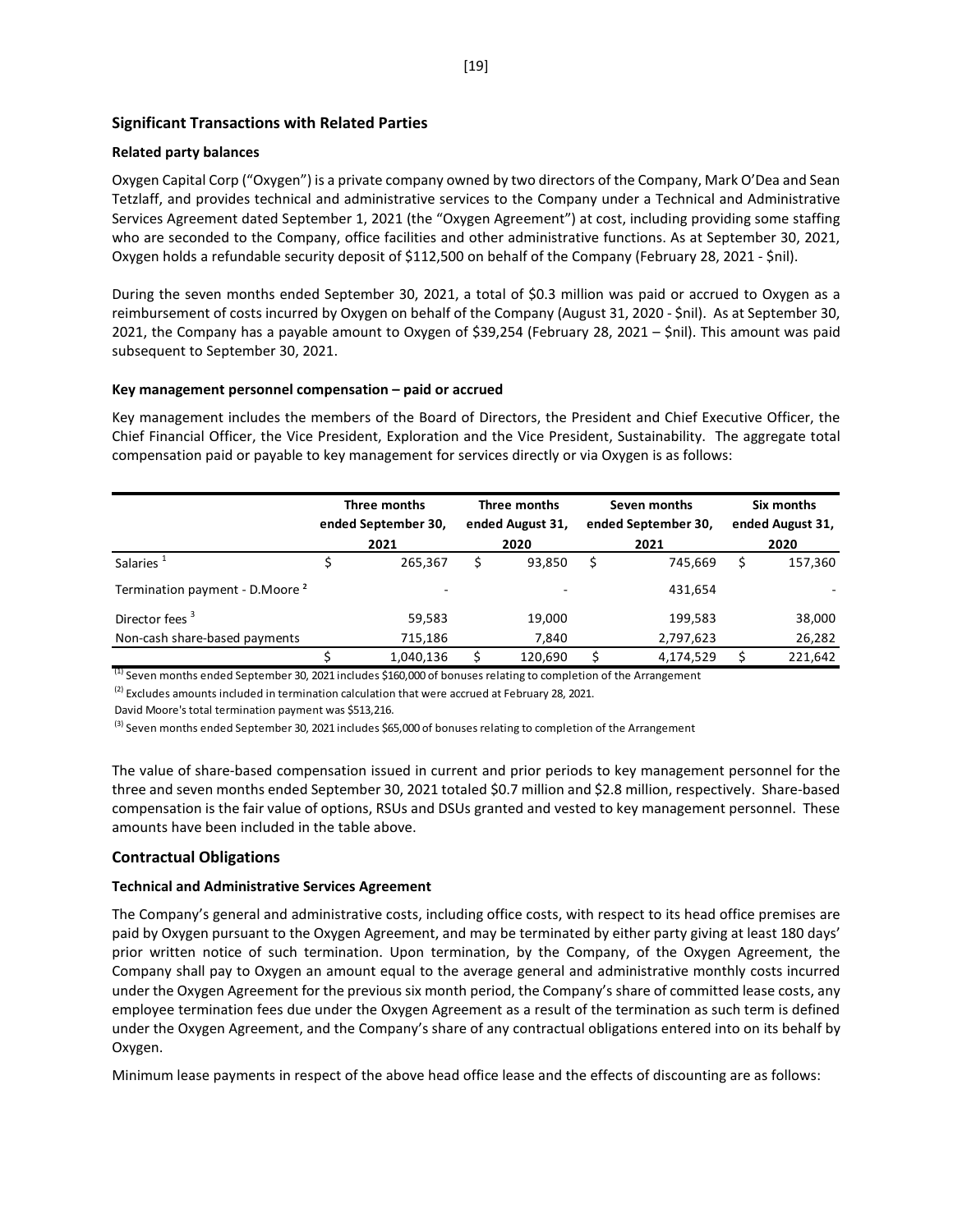|                        | Up to 1 year | $1 - 3$ years | Total     |
|------------------------|--------------|---------------|-----------|
| Minimum lease payments | 116.792      | 116.792       | \$233,584 |
| Finance Charge         | (13.482)     | (4.907)       | (18,389)  |
| <b>Total Payments</b>  | 103.310      | 111.885       | 215.195   |

#### **Flow-Through Obligation**

The Company had incurred the remaining qualifying resource expenditures of \$0.1 million pursuant to prior period flow-through offerings by September 30, 2021. As at September 30, 2021, the Company is committed to incur, on a best efforts basis, approximately \$1.0 million in connection with its March 31, 2021 flow-through offering. If the Company does not spend these funds in compliance with the Government of Canada flow-through regulations, it may be subject to litigation from various counterparties. The Company intends to fulfill its flow-through commitments within the given time constraints.

### **Off-Balance Sheet Arrangements**

The Company had no off-balance sheet arrangements as at September 30, 2021 or as at the date hereof.

### **Significant accounting judgments, estimates and assumptions**

The preparation of financial statements in conformity with IFRS requires management to make judgments, estimates and assumptions that affect the reported amounts of assets, liabilities and expenses. Estimates and judgments are regularly evaluated and are based on historical experience and other factors, including expectations of future events that are believed to be reasonable under the circumstances. Uncertainty about these assumptions and estimates could result in outcomes that require a material adjustment to the carrying amount of assets or liabilities affected in future periods. Although management uses historical experience and its best knowledge of the amount, events or actions to form the basis for judgments and estimates, actual results may differ from these estimates.

The Company considered the impact of the COVID-19 pandemic on the significant judgments and estimates made in these condensed interim consolidated financial statements and determined that the effects of COVID-19 did not have a material impact on the estimates and judgments applied for the seven months ended September 30, 2021.

Critical judgments exercised in applying accounting policies that have the most significant effect on the amounts recognized in the condensed interim consolidated financial statements are as follows:

i) Going concern

Management has determined that the Company will be able to continue as a going concern for the next twelve months.

ii) Economic recoverability and probability of future benefits of exploration and evaluation costs

Management has determined that exploration, evaluation and related costs incurred which were capitalized may have future economic benefits and may be economically recoverable. Management uses several criteria in its assessments of economic recoverability and probability of future economic benefits including geologic and other technical information, history of conversion of mineral deposits with similar characteristics to its own properties to proven and probable mineral reserves, the quality and capacity of existing infrastructure facilities, evaluation of permitting and environmental issues and local support for the project.

For the seven months ended September 30, 2021, the Company carefully considered current facts and circumstances, a process which requires significant judgment, and concluded no indicators of impairment exist concluded no indicators of impairment exist which indicate the carrying value may exceed the recoverable amount of the Company's capitalized exploration and evaluation costs.

i) Joint arrangements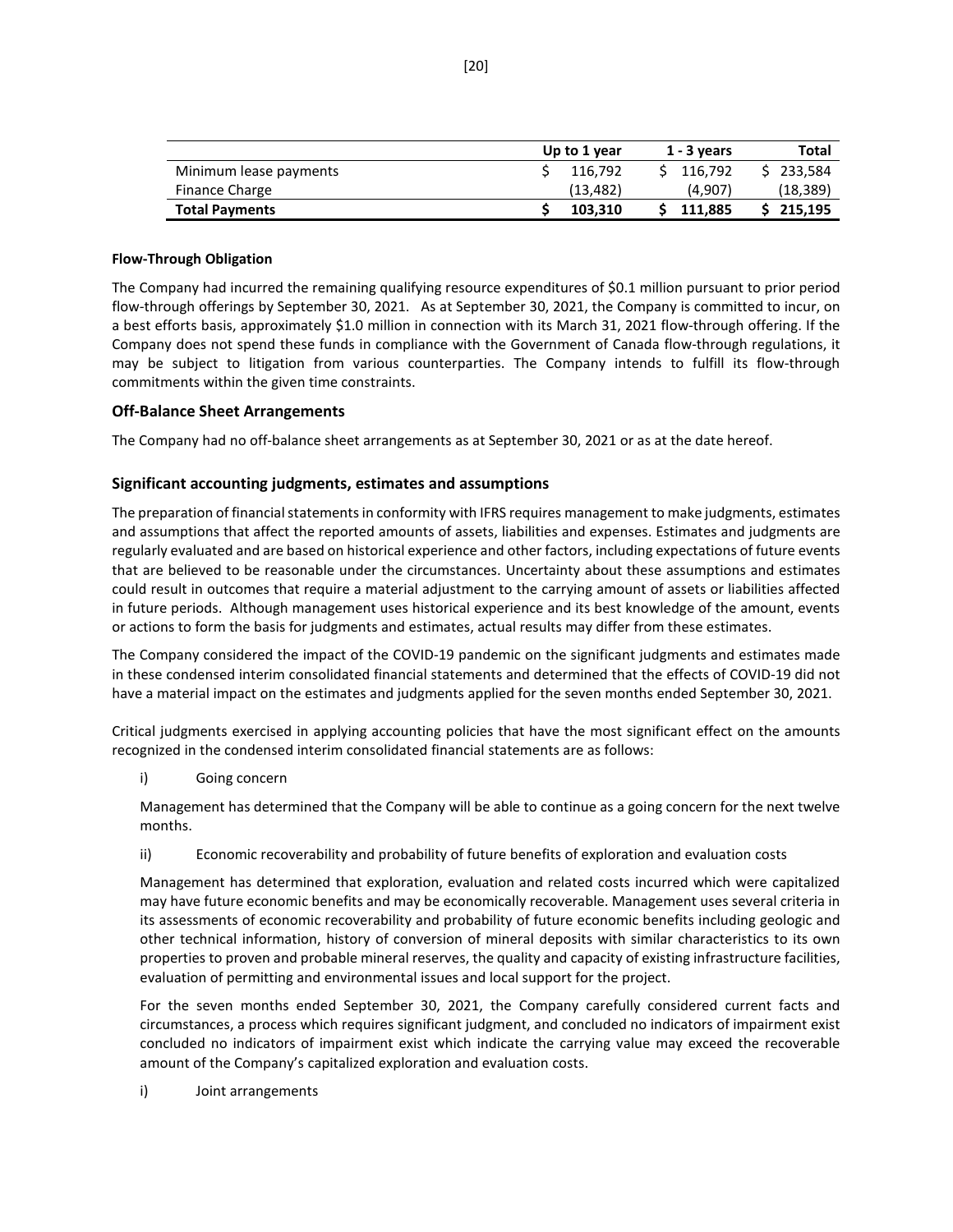Judgement is required to determine when the Company has joint control over an arrangement, which requires an assessment of the relevant activities and when the decisions in relation to those activities require unanimous consent. Judgment is also required to classify a joint arrangement. Classifying the arrangement requires the Company to assess their rights and obligations arising from the arrangement including whether the arrangement is structured through a separate vehicle, in which case, judgment is also required to assess the rights and obligations arising from the legal form of the separate vehicle, terms of the contractual arrangement, and other relevant facts and circumstances. This assessment often requires significant judgment, and a different conclusion on joint control and whether the arrangement is a joint operation or a joint venture, may materially impact the accounting. Management has assessed the investment in partnership as a joint venture.

### **Financial instruments**

The Company's financial instruments consists of cash and cash equivalents, receivables, reclamation deposits and trade payables and accrued liabilities and short-term loans. The carrying values of cash and cash equivalents, receivables, reclamation deposits and trade payables and accrued liabilities and short-term loans approximate their fair value because of their relatively short-term nature on the instruments.

There are three levels of the fair value hierarchy as follows:

Level 1: Values based on unadjusted quoted prices in active markets that are accessible at the measurement date for identical assets or liabilities.

Level 2: Values based on quoted prices in markets that are not active or model inputs that are observable either directly or indirectly for substantially the full term of the asset or liability.

Level 3: Values based on prices or valuation techniques that require inputs that are both unobservable and significant to the overall fair value measurement.

All financial instruments other than cash and cash equivalents are measured using level 2 inputs.

The Company is exposed in varying degrees to a variety of financial instrument related risks. The Board approves and monitors the risk management processes, inclusive of documented investment policies, counterparty limits, and controlling and reporting structures. The type of risk exposure and the way in which such exposure is managed is summarized as follows:

### **Credit risk**

Credit risk is the risk that one party to a financial instrument will fail to discharge an obligation and cause the other party to incur a financial loss. The Company's primary exposure to credit risk is on its cash and cash equivalents held in bank accounts. The majority of cash is deposited in bank accounts at a major bank in Canada. As most of the Company's cash and cash equivalents are held by one bank there is a concentration of credit risk. This risk is managed by using major banks that are high credit quality financial institutions as determined by rating agencies. Credit risk is assessed as low.

### **Liquidity risk**

Liquidity risk is the risk that the Company will not be able to meet its financial obligations as they fall due. The Company has a planning and budgeting process in place to help determine the funds required to support the Company's normal operating requirements on an ongoing basis. The Company aims to have sufficient funds to meet its short-term business requirements, taking into account its anticipated cash flows from its ability to raise equity capital or borrowings sufficient funds and its holdings of cash and cash equivalents. Liquidity risk is assessed as high.

#### **Interest rate risk**

Interest rate risk is the risk that the fair value of future cash flows of a financial instrument will fluctuate because of changes in market interest rates. The Company is not exposed to significant interest rate risk.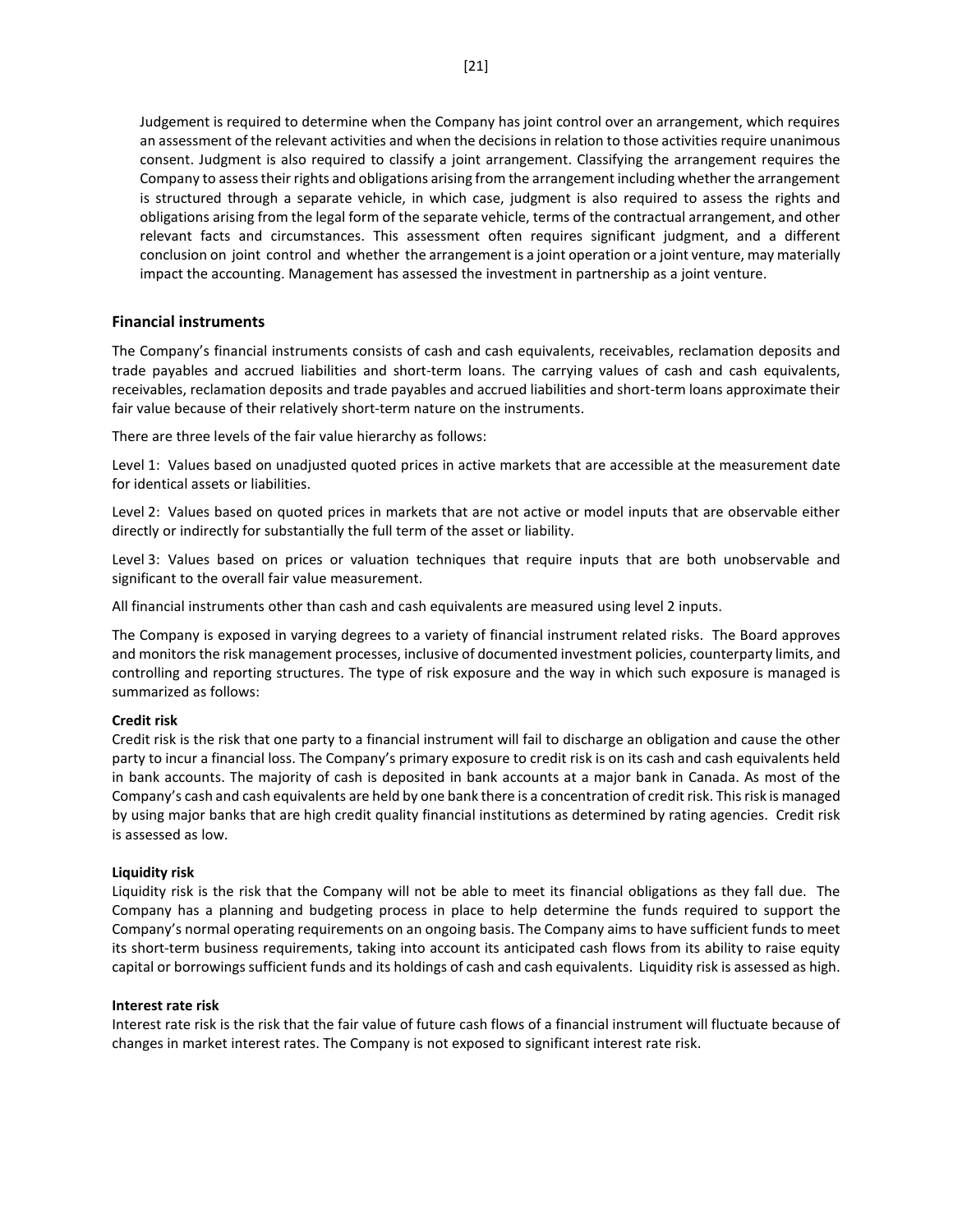#### **Capital Management**

The Company's policy is, if permitted by market conditions, to maintain a strong capital base so as to support investor and creditor confidence and support future development of the business. The capital structure of the Company consists of equity, comprising share capital and reserves net of accumulated deficit.

There were no changes in the Company's approach to capital management during the year.

The Company is not subject to any externally imposed capital requirements.

### **Legal Matters**

NorthWest is not currently and was not at any time during the fiscal period ended September 30, 2021, party to, nor has any of its property interests been the subject of, any material legal proceedings or regulatory actions.

### **Management's Responsibility for the Financial Statements**

The preparation and presentation of the accompanying Interim Financial Statements, MD&A and all financial information in the Interim Financial Statements are the responsibility of management and have been approved by the Audit Committee of the Company's Board of Directors. The financial statements have been prepared in accordance with IFRS. Financial statements by nature are not precise since they include amounts based upon estimates and judgments. When alternative treatments exist, management has chosen those it deems to be the most appropriate in the circumstances.

#### **Subsequent Events Not Otherwise Described Herein**

Other than disclosed above, the following items of significance occurred after September 30, 2021:

#### **Share capital transactions**

a) Subsequent to September 30, 2021, 307,500 stock options were exercised for gross proceeds of \$0.1 million and 207,250 warrants were exercised for gross proceeds of \$0.1 million.

### **Business Risks and Uncertainties**

Additional information on risks and uncertainties related to NorthWest's business is provided in the Company's Annual Information Form dated August 10, 2021 under the heading "Risk Factors". The Annual Information Form is available under the Company's profile on SEDAR at www.sedar.com.

### **Disclosure Controls and Procedures and Internal Controls Over Financial Reporting**

Disclosure controls and procedures ("DC&P") are intended to provide reasonable assurance that information required to be disclosed is recorded, processed, summarized and reported within the time periods specified by securities regulations and that information required to be disclosed is accumulated and communicated to management. Internal controls over financial reporting ("ICFR") are intended to provide reasonable assurance regarding the reliability of financial reporting and the preparation of financial statements for external purpose in accordance with IFRS.

Venture Issuer companies are not required to provide representations in the interim filings relating to the establishment and maintenance of DC&P and ICFR, as defined in NI 52-109. In particular, the CEO and CFO certifying officers do not make any representations relating to the establishment and maintenance of (a) controls and other procedures designed to provide reasonable assurance that information required to be disclosed by the issuer in its interim filings or other reports filed or submitted under securities legislation is recorded, processed, summarized and reported within the time periods specified in securities legislation, and (b) a process to provide reasonable assurance regarding the reliability of financial reporting and the preparation of financial statements for external purposes in accordance with IFRS. The issuer's certifying officers are responsible for ensuring that processes are in place to provide them with sufficient knowledge to support the representations they are making in their certificates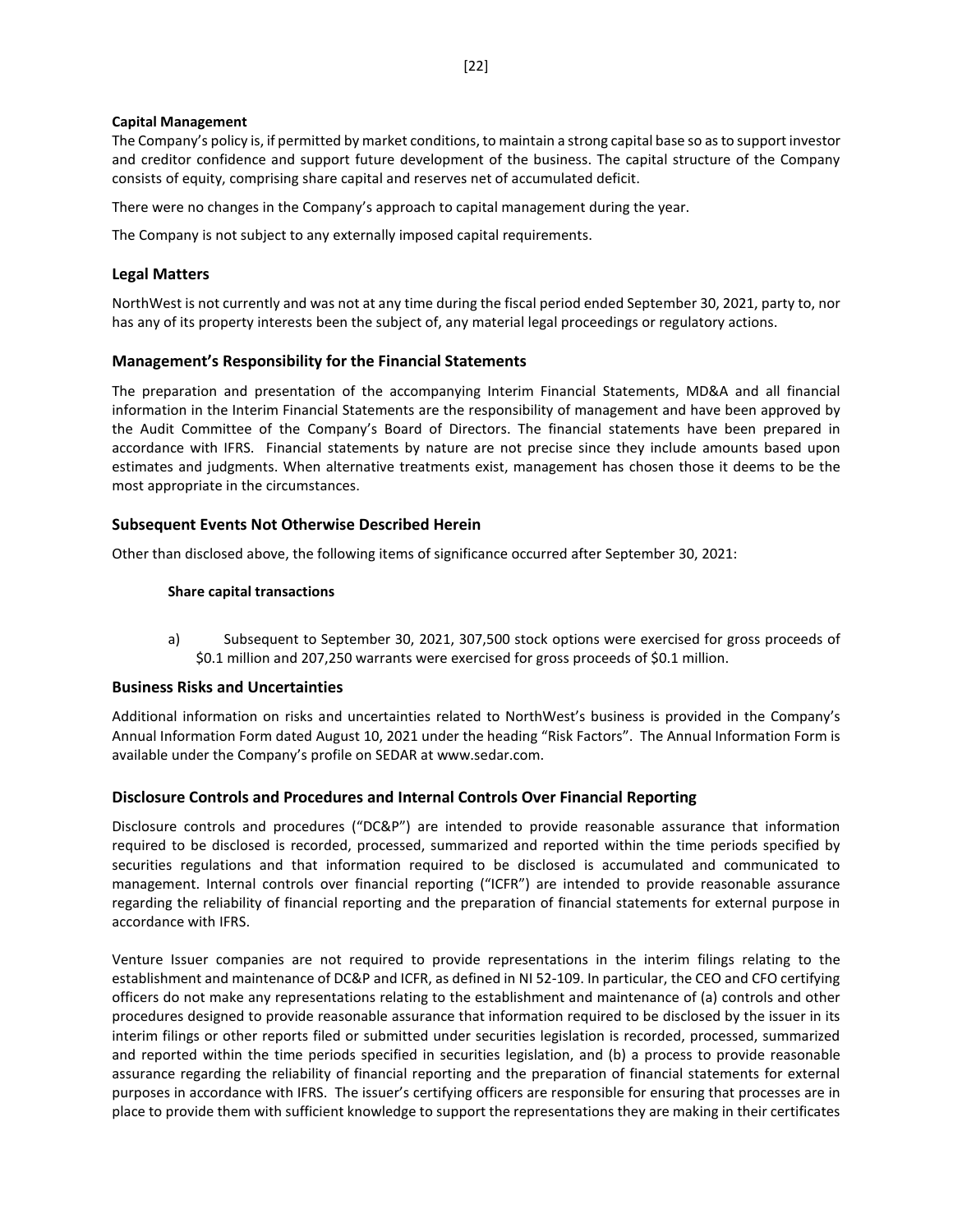regarding the absence of misrepresentations and fair disclosure of financial information. Investors should be aware that inherent limitations on the ability of certifying officers of a Venture Issuer (as defined in NI 52-109) to design and implement on a cost effective basis DC&P and ICFR as defined in NI 52-109 may result in additional risks to the quality, reliability, transparency and timeliness of annual filings and other reports provided under securities legislation.

### **Controls and Procedures**

In connection with National Instrument 52-109, Certification of Disclosure in Issuers' Annual and Interim Filings ("NI 52-109") the CEO and CFO of the Company have filed a Venture Issuer Basic Certificate with respect to the financial information contained in the Interim Financial Statements and respective accompanying MD&A as at September 30, 2021 (together the "Interim Filings").

In contrast to the certificate under NI 52-109, the Venture Issuer Basic Certificate does not include representations relating to the establishment and maintenance of disclosure controls and procedures and internal control over financial reporting, as defined in NI 52-109. For further information, the reader should refer to the Venture Issuer Basic Certificates filed by the Company with the Interim Filings on SEDAR at www.sedar.com.

### **Scientific and Technical Disclosure**

The Company's material properties for the purposes of applicable Canadian securities laws are the Stardust and Kwanika Projects. Unless otherwise indicated, NorthWest has prepared the technical information in this MD&A ("Technical Information") based on information contained in the following technical reports:

"NI 43-101 Technical Report for the Kwanika Project Resource Estimate Update 2019," dated April 17, 2019, filed under the Company's SEDAR profile at [www.sedar.com](http://www.sedar.com/) (the "Kwanika Technical Report").

"Stardust Project Updated Mineral Resource Estimate NI 43-101 Technical Report", dated May 17, 2021, filed under the Company's SEDAR profile a[t www.sedar.com](http://www.sedar.com/) (the "Stardust Technical Report").

Technical Information was also based on information contained in news releases (available under NorthWest and Sun Metals' company profiles on SEDAR at www.sedar.com). These news releases are each intended to be read as a whole, and sections should not be read or relied upon out of context. The Technical Information is subject to the assumptions and qualifications contained in these news releases.

Our news releases were in part prepared by or under the supervision of an independent QP. Readers are encouraged to review the full text of the news releases which qualifies the Technical Information. Readers are advised that mineral resources that are not mineral reserves do not have demonstrated economic viability. Mineral resource estimates relating to Stardust and Kwanika are only estimates and no assurance can be given that any particular level of recovery of minerals will be realized or that an identified mineral resource will ever qualify as a commercially mineable or viable deposit which can be legally and economically exploited.

Although there has been no economic analysis summarized in this MD&A, readers are cautioned that the Kwanika Technical Report and Stardust Technical Report are preliminary in nature and includes Inferred and Indicated mineral resources that are considered too speculative geologically to have the economic considerations applied to them that would enable them to be categorized as mineral reserves, and there is no certainty that this will indeed occur. Further studies, including engineering and economics, are required (typically as a Feasibility Study) with regards to infrastructure and operational methodologies. Ian Neill, P.Geo, NorthWest's VP of Exploration, is the Company's QP for the purposes of NI 43-101, and has reviewed and approved that the scientific or technical information contained in this MD&A related to the Kwanika Technical Report and the Stardust Technical Report, is consistent with that provided by the QPs responsible for preparing the Kwanika Technical Report and Stardust Technical Report, and has reviewed, verified and approved the technical data disclosed in this document relating to those projects in which the Company holds an interest. Mr. Neill has consented to the inclusion of the Technical Information in the form and context in which it appears in this MD&A.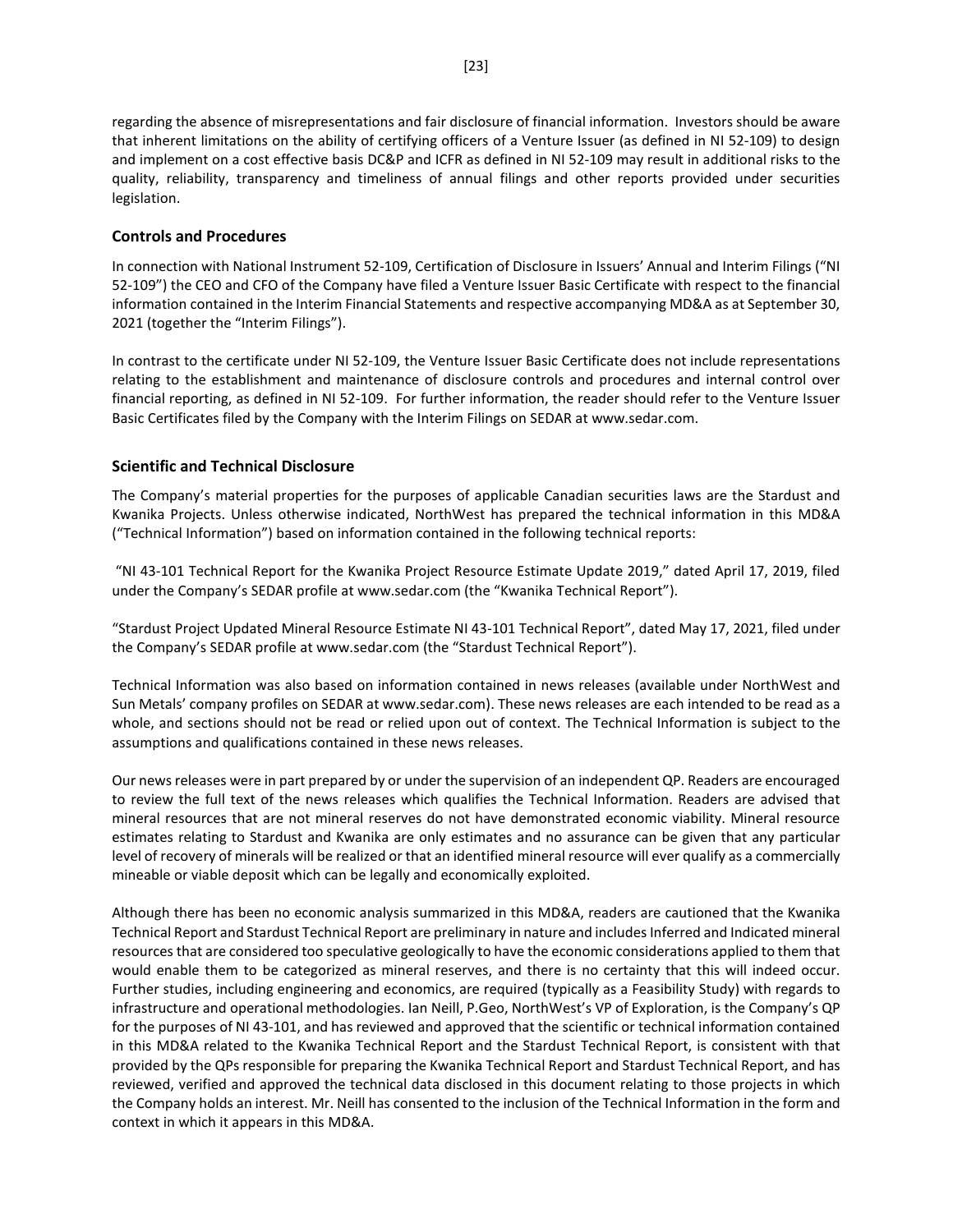#### **Cautionary Notes Regarding Forward-Looking Statements**

This MD&A, contains "forward-looking information" and "forward-looking statements" within the meaning of applicable securities laws, which include, but are not limited to, statements or information concerning; the completion and timing of technical reports; the timing and availability of refunds related to various tax credits; future financial or operating performance of NorthWest and its business, operations, properties and the future price of copper, zinc, gold, silver and other metal prices; the potential quantity and/or grade of minerals; the potential size of a mineralized zone or potential expansion of mineralization; proposed exploration and development of NorthWest's exploration property interests including potential size of budget and type of exploration being conducted; the timing and amount of estimated future production, costs of production and mine life of the various mineral projects of NorthWest; the interpretation and actual results of historical production and drill results at certain of our exploration properties, and the reliance on technical information provided by third parties; the timing and amount of estimated capital, operating and exploration expenditures, costs and timing of the development of new deposits and of future exploration, acquisition and development activities, estimated exploration budgets and timing of expenditures and community relations activities, requirements for additional capital; government regulation of exploration and mining operations; environmental risks and reclamation expenses, other claims or existing, pending or threatened litigation or other proceedings; title disputes; the ability to maintain exploration licences for its properties in accordance with the requirements of applicable mining laws in Canada; limitations of insurance coverage, future issuances of common shares to satisfy obligations under any option and earn-in agreements or the acquisition of exploration properties and the timing and possible outcome of regulatory and permitting matters; the potential impact of the COVID-19 pandemic on the Company and its operations; and any other statement that may predict, forecast, indicate or imply future plans, intentions, levels of activity, results, performance or achievements, and involve known and unknown risks, uncertainties and other factors which may cause the actual plans, intentions, activities, results, performance or achievements of NorthWest to be materially different from any future plans, intentions, activities, results, performance or achievements expressed or implied by such forward-looking statements and information. Except for statements of historical fact, information contained herein or incorporated by reference herein constitutes forward-looking statements and forward-looking information. Often, but not always, forward-looking statements and forward-looking information can be identified by the use of words such as "plans", "expects", "is expected", "budget", "scheduled", "estimates", "forecasts", "intends", "anticipates", "will", "projects", or "believes" or variations (including negative variations) of such words and phrases, or statements that certain actions, events, results or conditions "may", "could", "would", "might" or "will" be taken, occur or be achieved.

Forward-looking statements and forward-looking information are not guarantees of future performance and are based upon a number of estimates and assumptions of management at the date the statements are made including among other things, assumptions about future prices of copper, zinc, gold, silver, and other metal prices, changes in the worldwide price of other commodities such as coal, fuel and electricity fluctuations in resource prices, currency exchange rates and interest rates, favourable operating conditions, political stability, obtaining governmental approvals and financing on time, obtaining renewals for existing licences and permits and obtaining required licences and permits, labour stability, stability in market conditions, stability of relationship with joint venture partners, availability of equipment, accuracy of any mineral resources and mineral reserves, anticipated costs and expenditures, , assumptions about the effect of the COVID-19 pandemic and our ability to achieve our goals. While we consider these assumptions to be reasonable, the assumptions are inherently subject to significant business, social, economic, political, regulatory, competitive and other risks and uncertainties, contingencies and other factors that could cause actual performance, achievements, actions, events, results or conditions to be materially different from those projected in the forward-looking statements and forward-looking information. Many assumptions are based on factors and events that are not within the control of NorthWest and there is no assurance they will prove to be correct.

Furthermore, such forward-looking statements and forward-looking information involve known and unknown risks, uncertainties and other factors which may cause the actual results, performance or achievements of the Company to be materially different from any future results, performance or achievements expressed or implied by such forward-looking statements or forward-looking information. Such factors include, among others; risks with respect